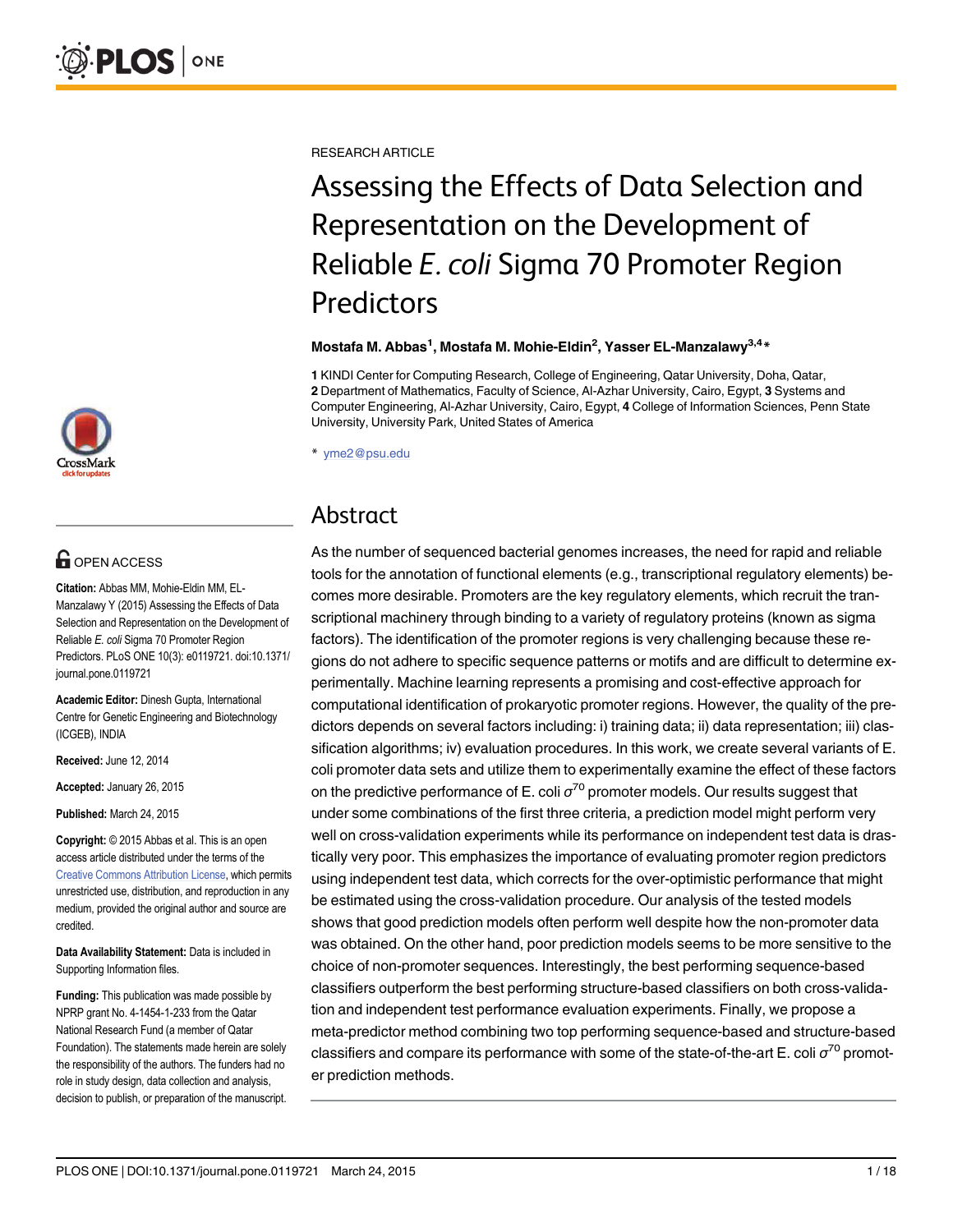<span id="page-1-0"></span>

Competing Interests: The authors have declared that no competing interests exist.

#### Introduction

Transcription initiation is the first and key step leading to gene expression [\[1](#page-15-0)]. The process starts with the binding of RNA polymerase (RNAP) to a specific segment in DNA (called promoter region) located upstream of the transcription start site (TSS). Understanding how RNAP locates and recognize promoter regions remains an active research area in molecular biology and a challenging task in bioinformatics. In bacteria, transcription initiation requires an additional subunit called  $\sigma$  factor, which associates with the core RNA polymerase to form a holoenzyme  $[2, 3]$  $[2, 3]$  $[2, 3]$  $[2, 3]$ . Different  $\sigma$  factors interact with distinct consensus promoter sequences. Each  $\sigma$  factor is labeled according to its molecular weight (e.g.,  $\sigma^{24}$ ,  $\sigma^{28}$ ,  $\sigma^{38}$ ,  $\sigma^{54}$ , and  $\sigma^{70}$ ). The accurate identification of  $\sigma$ -specific promoter regions is tiresome and technically exacting  $[4-6]$  $[4-6]$  $[4-6]$  $[4-6]$ . Therefore, computational methods for reliably identifying promoter sequences are highly desirable.

Many computational methods for predicting promoter regions in prokaryotes have been proposed in literature (e.g.,  $[7-24]$  $[7-24]$  $[7-24]$  $[7-24]$  $[7-24]$ ). Among these methods, several machine learning algorithms have been used in developing prokaryotic promoter region prediction methods. For example, support vector machine (SVM) [\[7](#page-15-0), [8](#page-15-0), [12](#page-15-0), [25](#page-16-0), [26](#page-16-0)], artificial neural networks (ANNs) [\[16,](#page-15-0) [17,](#page-15-0) [20,](#page-16-0) [27](#page-16-0)–[29](#page-16-0)], partial least square (PLS) [\[18](#page-15-0)], and quadratic discriminant analysis (QDS) [\[14](#page-15-0)]. Some methods are based on probabilistic approaches (e.g., hidden Markov models (HMMs) [\[30](#page-16-0)] and a combination of HMMs and ANNs [[31\]](#page-16-0)). In such prediction methods, the promoter identification problem is viewed as a binary classification problem such that the given test sequence is predicted to be a promoter or a non-promoter  $[27]$ .

In general, the quality of these prediction methods depends on several factors including: i) Training data: Does the data include redundant sequences? Is negative data experimentally validated? If not, how is negative data generated?; ii) Data representation: The vast majority of machine learning algorithms do not accept DNA sequence as input. Hence, some technique has to be applied to map each sequence into a vector of (often numeric) features such that the machine learning algorithm can efficiently discriminate between positively labeled and negatively labeled sequences; iii) Classification algorithms: Typically, the developer has to apply several machine learning algorithms to the target data and use the one with the best performance as the final predictor; iv) Evaluation procedures: There exist two widely-used evaluation procedures, cross-validation and blind test evaluations. In k-fold cross-validation experiments, the data is randomly partitioned into k subsets of equal size. Then,  $k - 1$  folds are used to train the classifier and the hold away fold is used for testing. This step is repeated  $k$  times such that in each time a different fold is hold for testing the classifier. Leave-one-out evaluation procedure is a cross-validation procedure where  $k$  is set to the number of instances in the data. In blind test set experiments, an independent test set is prepared and used for evaluating the trained classifiers.

For each factor, several design choices have been made by the developers of prokaryotic promoter regions prediction methods. Following are some examples: i) Training data: Due to lack of sufficient data, the vast majority of methods did not remove redundant data (i.e., promoters or non-promoter sequences that share high similarity scores). No experimentally validated non-promoter sequence data source exists. Therefore, developers have to generate their nonpromoter sequences. Several strategies for generating non-promoter sequences have been used including: randomly generated sequences [[16](#page-15-0), [17](#page-15-0), [28](#page-16-0)]; sequences extracted from intergenic or coding regions [[7,](#page-15-0) [11,](#page-15-0) [12,](#page-15-0) [14,](#page-15-0) [15,](#page-15-0) [18,](#page-15-0) [25,](#page-16-0) [28\]](#page-16-0); ii) Feature extraction: Several sequence and structure-based feature representations have been used for developing prokaryotic promoter region prediction methods. Examples of sequence based features include: k-mer representation [[7](#page-15-0), [12](#page-15-0),  $28$ ,  $32$ ], variable-window Z-curve [\[18\]](#page-15-0), and nucleotide identity (NID) [[17](#page-15-0)]. Examples of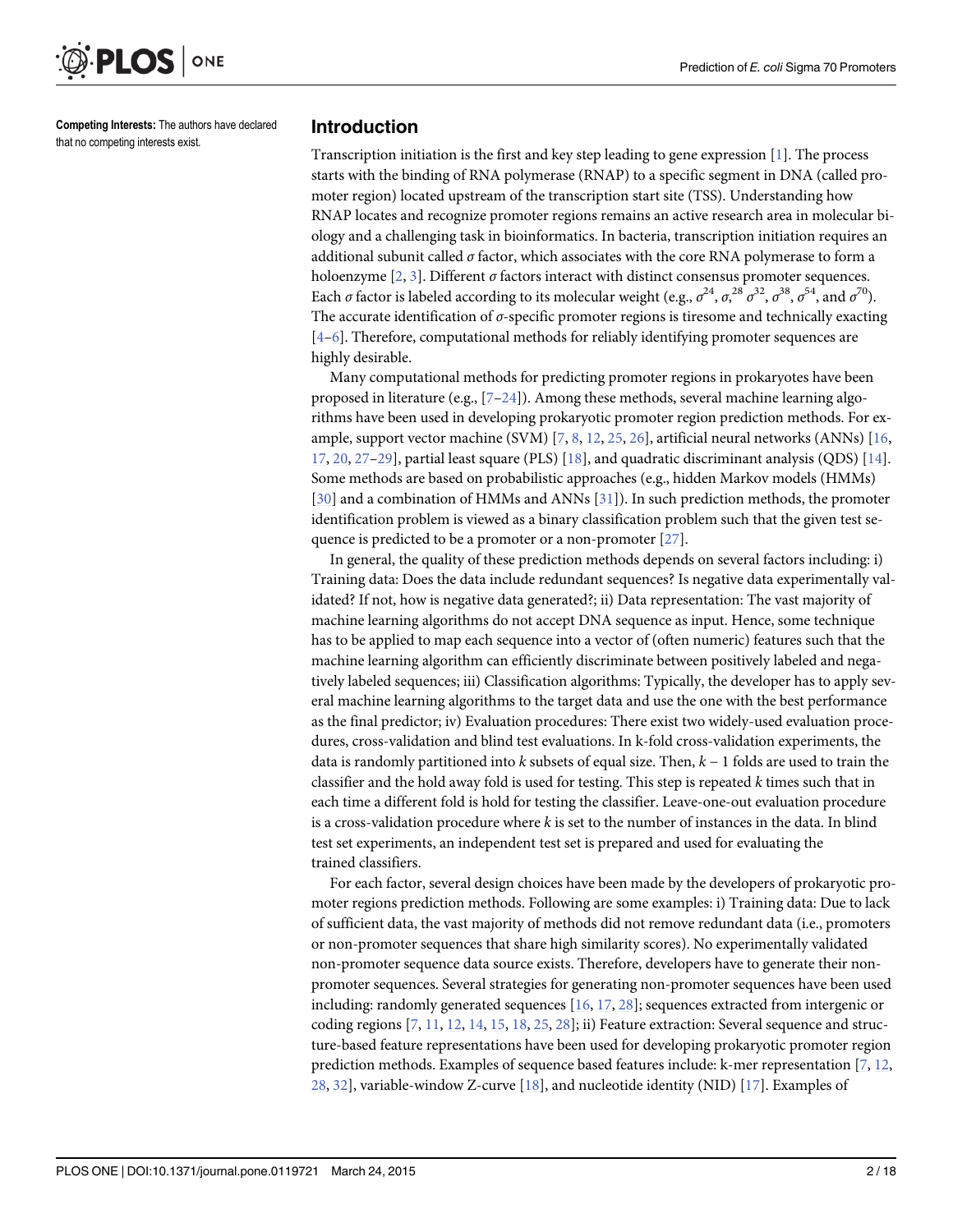<span id="page-2-0"></span>structure based features include: stress induced duplex destabilization (SIDD), DNA curvature and stacking energy explored in  $[13]$  $[13]$ , roll, tilt, twist and average free energy used in  $[14]$ , and DNA stability proposed in [\[23\]](#page-16-0); iii) Classification algorithms: support vector machines (SVMs) and artificial neural networks (ANNs) are widely used for this classification task; iv) Evaluation procedures: the vast majority of prediction methods  $[7, 8, 10, 12, 13, 15-17, 19, 26, 33]$  $[7, 8, 10, 12, 13, 15-17, 19, 26, 33]$  $[7, 8, 10, 12, 13, 15-17, 19, 26, 33]$  $[7, 8, 10, 12, 13, 15-17, 19, 26, 33]$  $[7, 8, 10, 12, 13, 15-17, 19, 26, 33]$  $[7, 8, 10, 12, 13, 15-17, 19, 26, 33]$  $[7, 8, 10, 12, 13, 15-17, 19, 26, 33]$  $[7, 8, 10, 12, 13, 15-17, 19, 26, 33]$  $[7, 8, 10, 12, 13, 15-17, 19, 26, 33]$  $[7, 8, 10, 12, 13, 15-17, 19, 26, 33]$  $[7, 8, 10, 12, 13, 15-17, 19, 26, 33]$  $[7, 8, 10, 12, 13, 15-17, 19, 26, 33]$  $[7, 8, 10, 12, 13, 15-17, 19, 26, 33]$  $[7, 8, 10, 12, 13, 15-17, 19, 26, 33]$  $[7, 8, 10, 12, 13, 15-17, 19, 26, 33]$  $[7, 8, 10, 12, 13, 15-17, 19, 26, 33]$  $[7, 8, 10, 12, 13, 15-17, 19, 26, 33]$  $[7, 8, 10, 12, 13, 15-17, 19, 26, 33]$  $[7, 8, 10, 12, 13, 15-17, 19, 26, 33]$  $[7, 8, 10, 12, 13, 15-17, 19, 26, 33]$  $[7, 8, 10, 12, 13, 15-17, 19, 26, 33]$  have been evaluated using cross-validation experiments. However, few methods (e.g.,  $[11, 15]$  $[11, 15]$  $[11, 15]$  $[11, 15]$  $[11, 15]$ ) employed blind test sets in addition to cross-validation procedure to assess the performance of their predictors.

Against this background, we conduct extensive experiments to analyze the influence of these factors on prokaryotic promoter region predictors. One of our major aims is to guide the developers of future prokaryotic promoter region predictors to make appropriate design decisions (e.g., how to generate non-promoter sequences? how to get an accurate estimate of the performance of your classifier? how to avoid misleading conclusions?). Our results suggests that good representative non-promoter sequences should be extracted using multiple strategies (e.g., a combination of randomly generated sequences and sequences extracted from coding and non-coding regions). Our results also demonstrate that cross-validation estimates might be misleading (especially, when the non-promoter sequences are randomly generated or extracted from coding regions). We show that a more accurate estimate of performance could be obtained using high-quality independent test set or by averaging over multiple versions of the cross-validation data. Finally, we propose a meta-predictor combining two sequence-based and structure-based predictors for predicting E. coli  $\sigma^{70}$  promoter regions and compare it with some state-of-the-art prediction methods.

#### [Materials and Methods](#page-7-0)

#### Data sets

We used experimentally validated promoters from E. coli, a well studied prokaryotic model organism. RegulonDB  $[34, 35]$  $[34, 35]$  $[34, 35]$  $[34, 35]$  is a rich resource for curated information on transcriptional regulation in E. coli K-12. The latest version, RegulonDB 8, has been enriched with a large number of promoters and TSS mapped using high-throughput technology. In our experiments, we used promoters extracted from RegulonDB 7 for constructing our cross-validation data sets and promoters extracted from RegulonDB 8 but not in RegulonDB 7 to construct our independent test sets. We limited our experiments to  $\sigma^{70}$  promoters due to the lack of sufficient training for other σ factors dependent data sets after removing redundant sequences. Both cross-validation and test sets are included in the Supporting Information section ([S1 Dataset](#page-14-0)).

Generation of negative data sets. Like many bioinformatics classification tasks, predicting prokaryotic promoter region is challenged by the lack of experimentally validated negative (i.e., non-promoter) data. To study how different approaches for generating non-promoter sequences might affect the performance of the classifier, we explored three approaches that randomly select non-promoter regions from: i) Randomly generated DNA sequences. DNA segments of length 81 were randomly selected from a DNA sequence of length 1000,000 that was randomly generated with frequencies 0.28, 0.22, 0.22, and 0.28 for T, G, C, and A (respec-tively); ii) Coding regions in E. coli K12 genome downloaded from NCBI GenBank [\[36\]](#page-16-0); iii) Intergenic regions in E. coli K12 genome downloaded from Ecogene database [\[37\]](#page-16-0) and categorized into convergent, divergent, Codirectional+, and Codirectional-.

**Cross-validation data sets.** We extracted 741  $\sigma^{70}$  promoters from RegulonDB 7. After removing sequences that share more than 45% similarity, our final set of positive data consists of 579 promoter sequences. Seven versions of the cross-validation data set has been constructed by combining the positive set with seven non-redundant, by removing sequences that share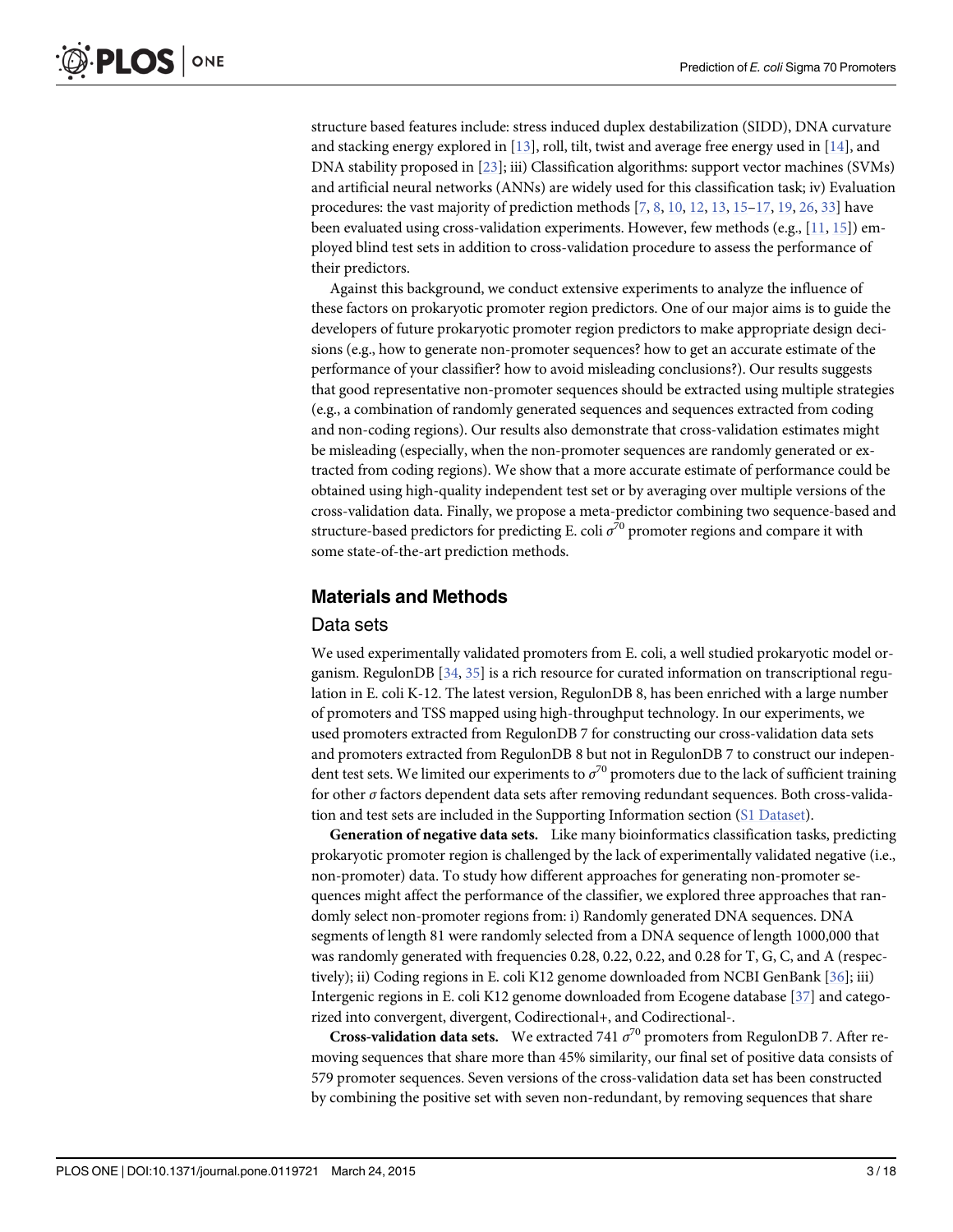<span id="page-3-0"></span>more than 45% similarity, sets of 579 sequences (none of them share more than 45% sequence similarity with any positive sequence). To the best of our knowledge, this is the first E. coli promoter region data set that establishes some criteria for reducing sequence similarity. Although a more stringent similarity cutoff might be preferred, this choice was not applicable as the number of the promoter sequences drops to 100 sequences at 35% similarity cutoff. The seven versions of the cross-validation data share the same positive set but each data set version has different negative set (see Table 1).

**Independent test sets.** We downloaded 1790  $\sigma^{70}$  promoters from RegulonDB 8. Then, we discarded from this list of sequences any sequence that share more than 45% sequence similarity with at least one promoter sequence in the cross-validation data. Our final independent test sets consist of seven versions: TS\_Random; TS\_Coding; TS\_Convergent; TS\_Divergent; TS\_CoPos; TS\_CoNeg, and TS\_Mixed. All versions share the same 792 promoter sequences but each one has its own negative set of 792 non-promoters generated using the same procedure used with the cross-validation data. None of the negative data sequences share more than 45% sequence similarity with any corresponding negative cross-validation data set sequence.

#### Features extraction

In our data sets, each promoter sequence is 81 bp long region [TSS-60...TSS+20], with the mapped TSS at position 0. Non-promoter sequences are also 81 pb long regions with no validated TSS at position 0. The vast majority of machine learning algorithms can not be applied directly to such input. Instead, a per-processing step (called features extraction) has to be performed in order to map each DNA sequence into a feature vector. For instance, 1-mer features representation maps each DNA sequences into four numeric features, that are typically the frequency of the four types of nucleotides in the target DNA sequence.

In our experiments, we evaluated several features extraction methods, which have been widely used for promoter classification tasks (e.g.,  $[7, 12, 14, 28, 32]$  $[7, 12, 14, 28, 32]$  $[7, 12, 14, 28, 32]$  $[7, 12, 14, 28, 32]$  $[7, 12, 14, 28, 32]$  $[7, 12, 14, 28, 32]$  $[7, 12, 14, 28, 32]$  $[7, 12, 14, 28, 32]$  $[7, 12, 14, 28, 32]$  $[7, 12, 14, 28, 32]$ ) and for DNA classification tasks (e.g.,  $[38-40]$  $[38-40]$  $[38-40]$  $[38-40]$ ). The features extraction methods that we evaluated could be categorized into two main categories: i) sequence-based features; ii) structure-based features.

For sequence-based features, we used k-mer features  $[7, 12, 28, 32]$  $[7, 12, 28, 32]$  $[7, 12, 28, 32]$  $[7, 12, 28, 32]$  $[7, 12, 28, 32]$  $[7, 12, 28, 32]$  $[7, 12, 28, 32]$  $[7, 12, 28, 32]$  with  $k = 1, 2, ..., 5$ . mer features representation maps each DNA sequence into  $4^k$  numeric features representing the normalized counts of each k-mer substring in the sequence. A major limitation of k-mer features is that some sequence order information is lost. We evaluated two sequence-based

#### Table 1. Summary of cross-validation data sets.

| Data set            | Source of negative data                                                                                                                                                             |
|---------------------|-------------------------------------------------------------------------------------------------------------------------------------------------------------------------------------|
| CV Random           | Randomly extracted from a single long sequence that is generated with frequencies<br>0.28, 0.22, 0.22, and 0.28 for T, G, C and A (respectively), according to Silva et al., $[17]$ |
| CV Coding           | Randomly extracted from coding regions extracted form E.coli K-12 genome<br>downloaded from NCBI GenBank [36]                                                                       |
| CV_Convergent       | Randomly extracted from convergent intergenic regions downloaded from EcoGene 3.0<br>database [37]                                                                                  |
| <b>CV Divergent</b> | Randomly extracted from divergent intergenic regions downloaded from EcoGene 3.0<br>database [37]                                                                                   |
| CV CoPos            | Randomly extracted from codirectional positive spacer regions downloaded from<br>EcoGene 3.0 database [37]                                                                          |
| CV CoNeg            | Randomly extracted from codirectional negative spacer regions downloaded from<br>EcoGene 3.0 database [37]                                                                          |
| CV Mixed            | Six equal subsets of negative sequences extracted from negative sequences in<br>CV_Random, CV_Coding, CV_Convergent, CV_Divergent, CV_CoPos, and CV_CoNeg                           |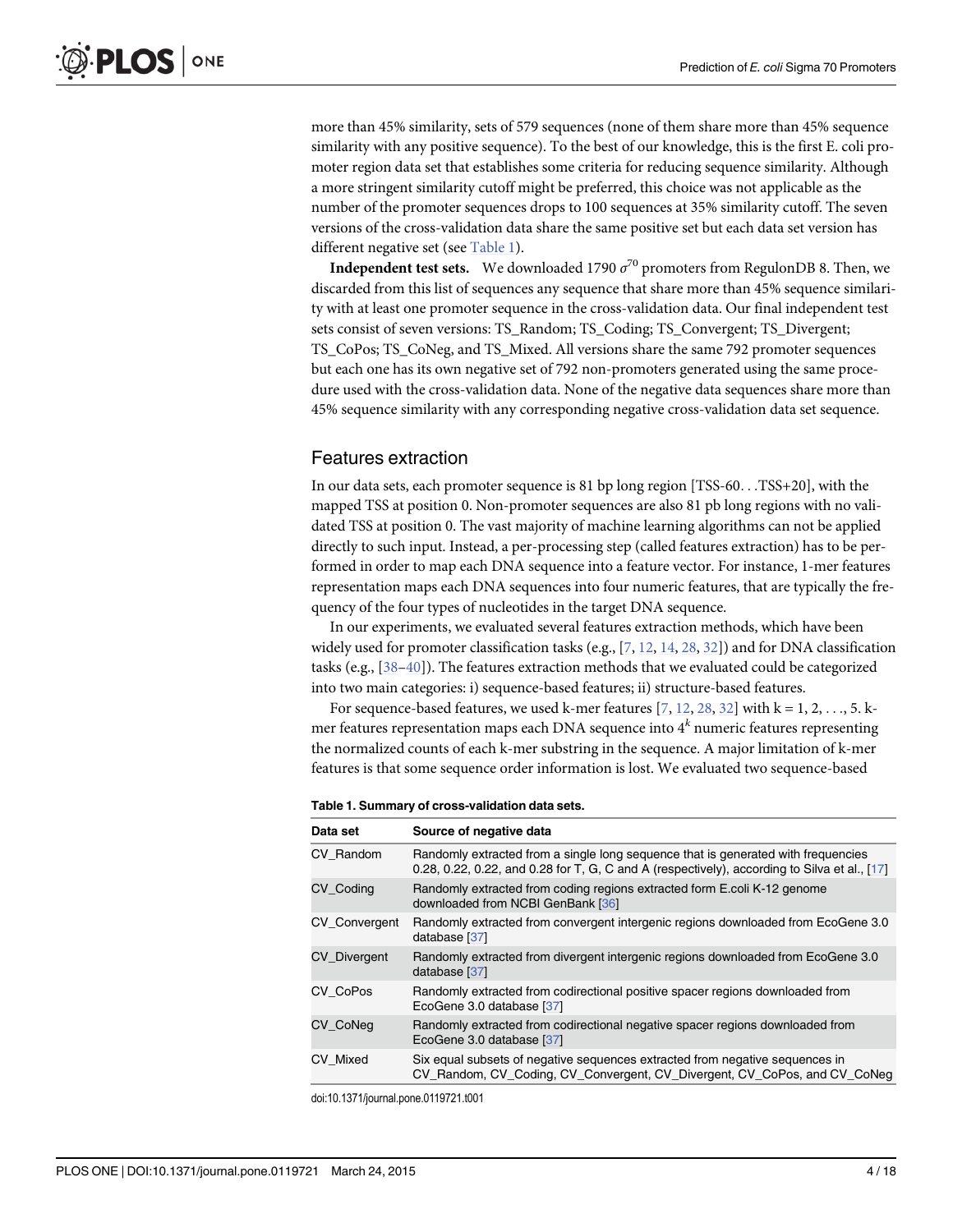<span id="page-4-0"></span>features that preserves the sequence order information: i) nucleotide identity (NID) features; ii) dinucleotides identity (DNID) features. In nucleotide identity features, each 81 nucleotides long DNA sequence is represented with 81 features. Each feature is a nominal attribute which can take any value from the set {A, C, G, T}. In dinucleotides identity features, each 81 nucleotides long DNA sequence is represented with 80 features. Each feature is a nominal attribute which can take any value from the set {AA, AC, AG, AT, CA, CC, CG, CT, GA, GC, GG, GT, TA, TC, TG, TT}. It should be noted that some classifiers (e.g., Naive Bayes and Random Forests) works directly with nominal (i.e., categorical) attribute values, while others (e.g., Support Vector Machines and Neural Networks) do not support this type of attributes and requires the conversion into numeric features (i.e., using orthogonal codification to convert each nominal value into a binary string).

For structure-based features, we evaluated several DNA structure-based features derived from twelve dinucleotides scales including: A-philicity (M1) [[41](#page-16-0)]; Ohler B-DNA twist (M2) [\[42](#page-16-0)]; Olson B-DNA twist (M3) [[43](#page-17-0)]; DNA bending stiffness (M4) [[44](#page-17-0)]; DNA denaturation temperature (M5) [ $45$ ]; Z-DNA free energy (M6) [ $46$ ]; duplex disruption free energy (M7) [\[47](#page-17-0)]; duplex stability free energy (M8) [[48](#page-17-0)]; protein-induced deformability (M9) [\[43\]](#page-17-0); propeller twist (M10)  $[49]$ ; protein-induced DNA twist (M11)  $[43]$  $[43]$  $[43]$ ; and base stacking energy (M12) [\[50](#page-17-0)]. Using these scales, each DNA sequence in our data is represented with 80 numeric features using the procedure described in [[51](#page-17-0)] and a smoothing window of size equals three.

All sequence and structure-based features are implemented as part of the Genome Annotation Toolkit (Gennotate) [[52](#page-17-0)]. Gennotate is an extension of WEKA [[53](#page-17-0)], a widely used machine learning workbench supporting many standard machine learning algorithms. Most of these algorithms could not be applied directly to DNA sequence data sets. Developers have to pre-process their data for feature extraction and then apply WEKA implemented algorithms to the data set in its numerical representation. Gennotate integrates the DNA feature extraction step into WEKA and allows on-the-fly mapping of DNA sequences into feature vectors. This simplifies and expedites the process of building machine learning based models for different genome annotation tasks and facilitates sharing offline versions of developed models and the development of consensus and hybrid models on top of existing ones [\[52\]](#page-17-0).

#### Classification algorithms

We evaluated three machine learning algorithms that are widely used in bioinformatics sequence classification tasks: i) Naive Bayes (NB) [[54](#page-17-0)]; ii) Random Forest (RF) [[55](#page-17-0)]; iii) Support Vector Machines (SVM) [\[56\]](#page-17-0). Each of these algorithms has some strengths and weaknesses. For example, NB is superior in terms of training speed, training simplicity (i.e., no parameter tuning is needed), and scalability. On the other hand, NB algorithm relies on a strong assumption regarding attribute independence. We discuss the strengths and limitations of each algorithm in predicting E. coli  $\sigma^{70}$  promoters in the Results and Discussion section. In the following paragraphs, we summarize the three algorithms.

The NB classifier [\[54\]](#page-17-0) is a direct and straightforward application of Bayes Theorem. The main assumption of NB classifier is the conditional independence of all attributes given the class label. In spite of the unrealistic assumption of independence, the performance of NB classifier is competitive with sophisticated classifiers for many real-world classification tasks. The NB classifier takes the random variable  $X = (x_1, x_2, x_3, \ldots, x_n)$ , promoter sequence features, as input and produce the binary class  $C \in \{1, 0\}$  as output, where '1' denotes a promoter and '0' denotes a non-promoter. For a query instance, X, NB classifier returns '1' (promoter) if: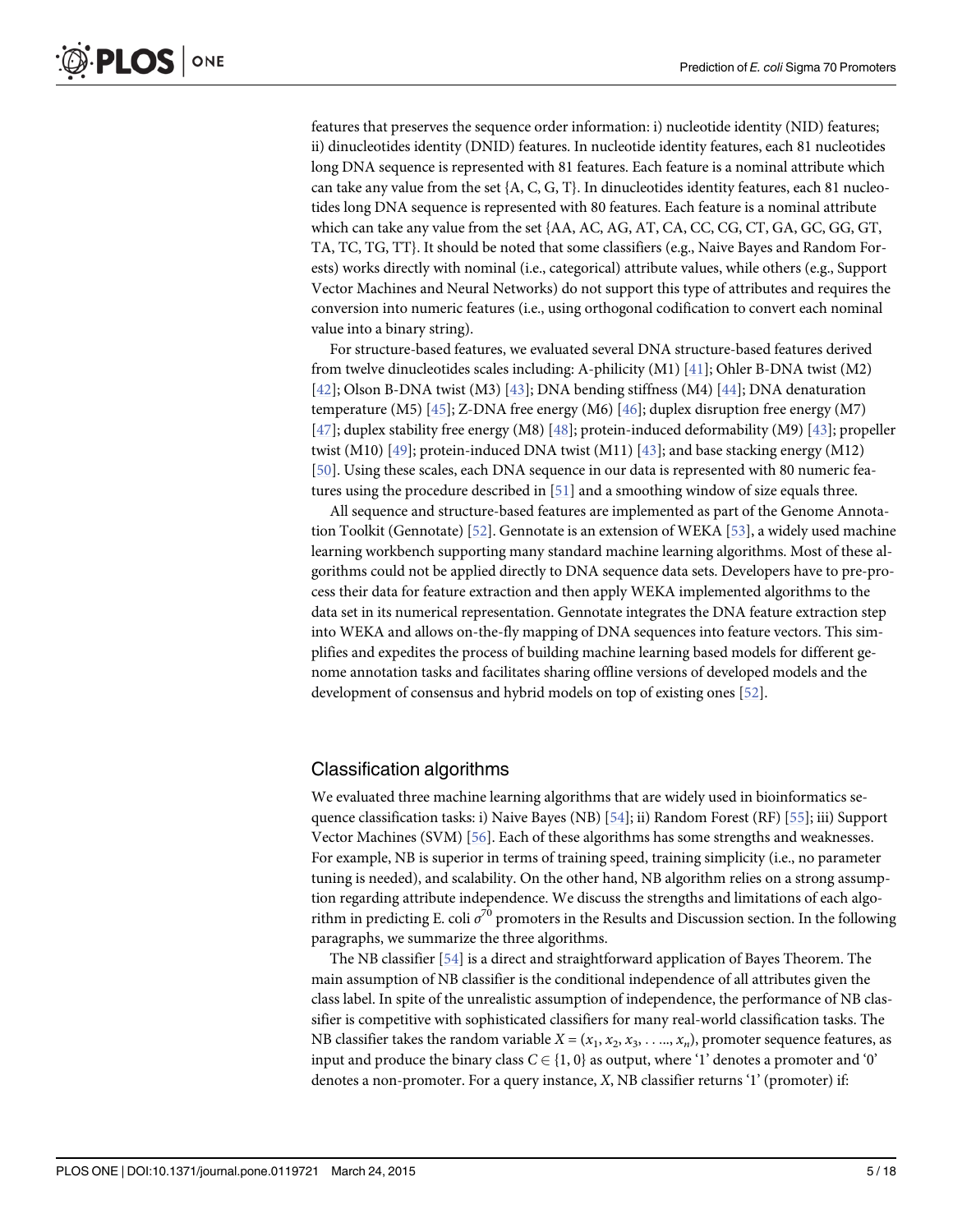<span id="page-5-0"></span>

|  | $\frac{P(C=1 X=x_1,x_2,x_3,,x_n)}{P(C=0 X=x_1,x_2,x_3,,x_n)} = \frac{P(C=1)\prod_{i=1}^n P(x_i=x C=1)}{P(C=0)\prod_{i=1}^n P(x_i=x C=0)} \ge 1$ and returns the class label '0' (non-promoter) |  |
|--|------------------------------------------------------------------------------------------------------------------------------------------------------------------------------------------------|--|
|  |                                                                                                                                                                                                |  |

otherwise.

The RF classifier [\[55\]](#page-17-0) is a combination of random decision tree base classifiers. It integrates bagging [[57](#page-17-0)] with the random selection of subset feature for training decision trees as following: i) Generating bootstrap samples with  $n$  training instances (i.e., randomly selecting with replacement  $n$  instances from the training data); ii) Randomly selecting  $m$  variables from the set of M input features,  $m \ll M$ , and using the sampled training data for generating individual base decision trees. The  $k$  tree classifiers will be constructed by repeating this two-step procedure. The RF classifier reports the average prediction of all decision tree classifiers for given query instance. In our experiments, we used RF classifier with  $k = 100$ .

The SVM classifier [[56](#page-17-0)] is based on the concept of decision planes that define decision boundaries. The SVM classifier maps the input features into feature vectors in a high-dimensional feature space. In the training stage, the data is separated into positive and negative in the feature space by finding a hyperplane that maximizes the margin of separation. In case of nonlinearly separable training data in the input space, SVM classifier uses a kernel function K to map non-linearly separable data in the input space into a typically high-dimensional feature space where the data are assumed to be linearly separable without explicitly mapping each training example from the input space into the feature space. The selection of the kernel function is a critical factor in training SVM classifiers. Therefore, the performance of SVM classifier depends on selecting a suitable kernel and tuning the kernel parameters (if any). In our experiments, we applied two widely-used kernel functions: i) Linear kernel; ii) Radial bias kernel (RBF).

The input of the above classifiers is a variety of sequence or structural features of the promoter and non-promoter sequences. On the other hand, we tried an additional classifier (based on HMM algorithm  $[58]$ ) that takes the DNA sequence itself as input. The HMM classifier is a stochastic generative model classifier based on Markov chain. The HMM classifier assumes that labels are hidden and its goal is to predict these hidden labels given the input sequence. The HMM is composed of two stochastic processes. The first process is characterized by hidden states (with three types: match, delete, and insert states) and probabilities of transition such that each state depends only on the previous state (i.e., Markov property is established). The second process produces emissions observable at each moment, based on a state-dependent probability distribution. The parameters of an HMM will be iteratively modified during the training phase. We used a java implementation of HMM algorithm that is provided in Gennotate tool [\[52](#page-17-0)].

#### Performance evaluation

The predictive performance of promoter region prediction classifiers was assessed using Accuracy (ACC), Sensitivity  $(S_n)$ , Specificity  $(S_p)$ , and Mathew Correlation Coefficient (MCC) measures defined as follows [[59](#page-17-0), [60](#page-17-0)]:

$$
ACC = \frac{TP + TN}{TP + FP + TN + FN}
$$
\n<sup>(1)</sup>

$$
S_n = \frac{TP}{TP + FN} \tag{2}
$$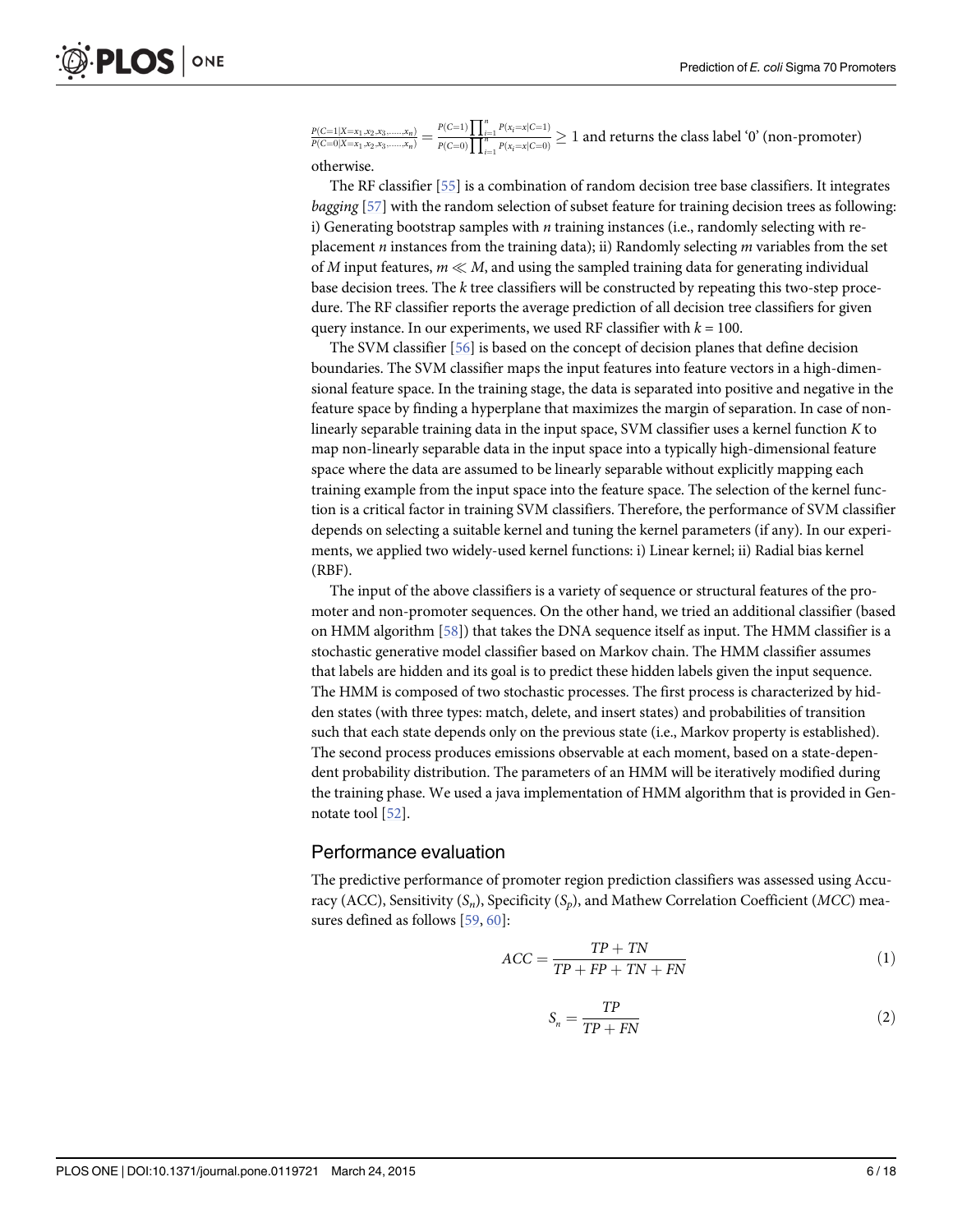$$
S_p = \frac{TN}{TN + FP} \tag{3}
$$

$$
MCC = \frac{TP \times TN - FP \times FN}{\sqrt{(TN + FN)(TN + FP)(TP + FN)(TP + FP)}}
$$
(4)

<span id="page-6-0"></span>where TP, FP, TN, and FN are the numbers of true positive(promoter sequence classified as promoter), false positive(non-promoter sequence classified as promoter), true negative(nonpromoter sequence classified as non-promoter), and false negative(promoter sequence classified as non-promoter), respectively.

All these metrics are determined using a specific threshold value, which could be viewed as a trade off between  $S_n$  and  $S_p$ . The Receiver Operating Characteristic (ROC) curve [\[61\]](#page-17-0) provides a wide comprehensive picture of the performance of the predictor where it describes the performance of the classifier over all possible thresholds. The ROC curve is a two-dimensional graph in which the true positive rate is plotted on the Y axis and the false positive rate is plotted on the X axis. Each point on the ROC curve represents the behavior of the classifier at a specific choice threshold value, and hence a particular choice of tradeoff between true positive rate and false positive rate. The area under ROC curve (AUC) is equivalent to the probability that a randomly chosen positive example will be ranked higher than a randomly chosen negative example. Swets [\[62\]](#page-17-0) suggested evaluation grades for the classifiers based on AUC scores (see Table 2) Here, we limit our discussion to the AUC metric and report the performance of classifiers using threshold-dependent metrics in the Supporting Information section ([S1 Text](#page-14-0)).

#### Statistical analysis

For comparing several classifiers on multiple data sets, we used the non-parametric statistical test proposed by Demšar [\[63\]](#page-17-0). First, classifiers are ranked based on their observed performance (e.g., AUC) for each data set separately (i.e., for each data set, the best classifier is assigned a rank of 1, the second best classifier is ranked 2, and so on). Second, the Friedman test is applied to determine whether the measured average ranks are significantly different from the mean rank under the null hypothesis. Third, if the null hypothesis can be rejected at a significance level of 0.05, the Nemenyi test is used to determine whether significant differences exist between any given pair of classifiers.

#### Results and Discussion

#### Misleading cross-validation performance estimates

Tables S1-S5 in [S1 Text](#page-14-0) report the average AUC of several sequence-based classifiers obtained using the average of 10 runs of 10-fold cross-validation experiments. Classifiers with excellent performance ( $AUC \geq 0.90$ ) are observed more oftenly when classifiers are evaluated using

Table 2. Grading scale for classifiers based on their AUC scores.

| <b>AUC</b> score | Grade     |
|------------------|-----------|
| $0.90 - 1.00$    | Excellent |
| $0.80 - 0.89$    | Good      |
| $0.70 - 0.79$    | Fair      |
| $0.50 - 0.69$    | Poor      |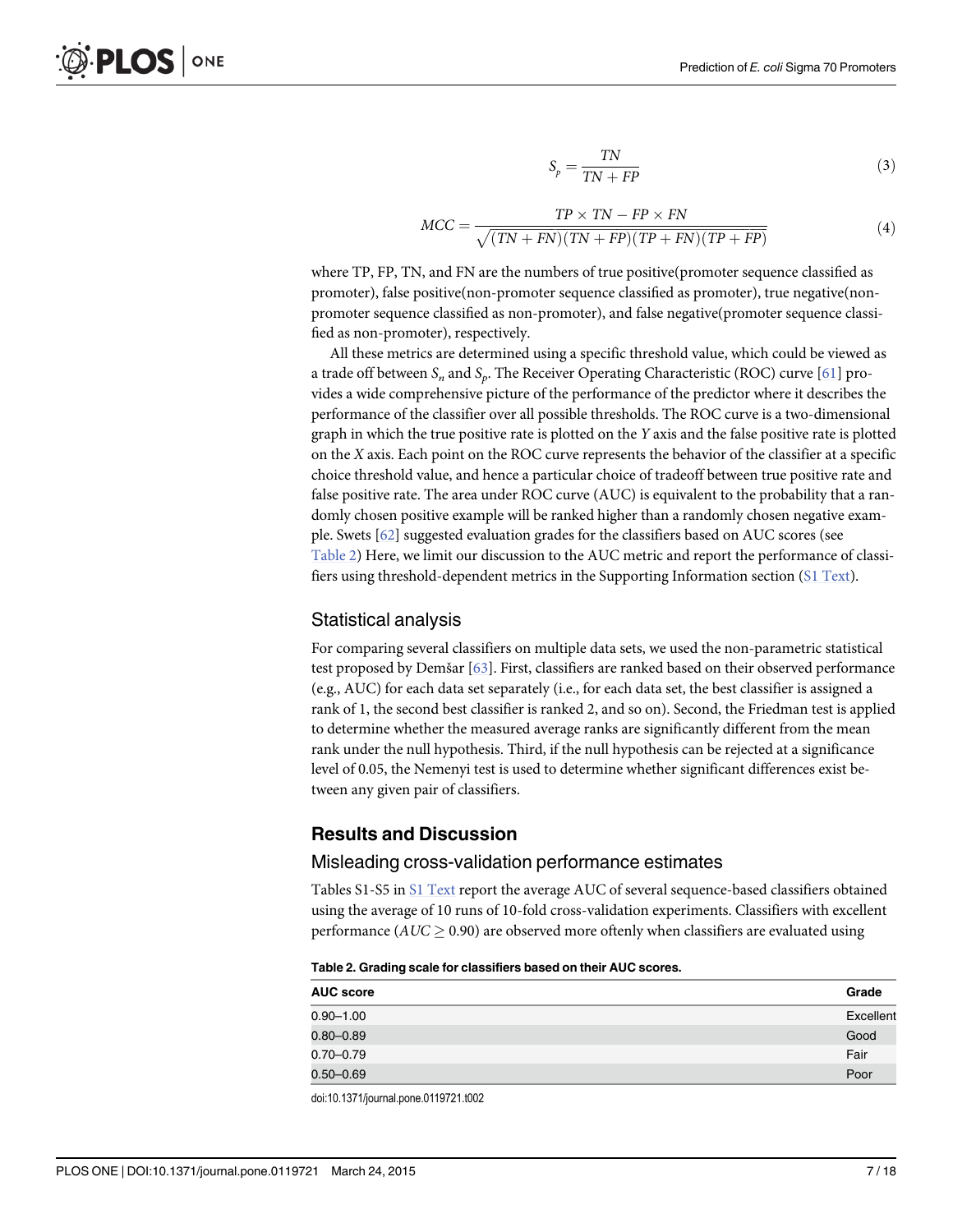<span id="page-7-0"></span>CV\_Random and CV\_Coding data sets. However, such classifiers with excellent (or good) cross-validation performance estimates might perform poorly in real world scenarios. For example, the classifier NB\_3-mer\_Coding has AUC score equals 0.91. However, when this classifier is evaluated using TS\_Coding, TS\_Convergent, and TS\_Mixed test sets its AUC scores are 0.90, 0.59, and 0.68 (respectively). Another example is the classifier NB\_4-mer\_Random, which has AUC score equals 0.87 while its performance on TS\_Coding, TS\_Convergent, and TS\_Mixed test sets is 0.91, 0.59, and 0.68 (respectively).

For structure-based classifiers (Tables S6-S9 in [S1 Text](#page-14-0)), the performance obtained using CV\_Coding data set is significantly higher than the performance of the classifiers evaluated on other versions of the cross-validation data (including CV\_Random). These results suggest that, for cross-validation experiments, there exists some combination of classifier design choices (e. g., randomly generated negative data combined with k-mer features) that could produce a classifier with excellent performance estimates. However, this classifier will perform poorly on independent test sets. This finding underscores the necessity of employing independent test sets for evaluating methods for predicting prokaryotic promoters.

### A hypothesis for identifying good predictors

A careful examination of results reported in Tables S1-S9 [\(S1 Text\)](#page-14-0) suggests the following hypothesis for identifying good predictors (i.e., predictors which perform well on cross-validation and independent test experiments): A good predictor is a predictor that performs well on cross-validation data regardless how negative data is generated. In our experiments, we used the average AUC over the seven cross-validation data sets to indicate the overall classifier performance. We also used the standard deviation (STD) to indicate how sensitive the classifier to different choices of negative data. Using this hypothesis, we chose the following representative set of good predictors: NB\_DNID, RF100\_M7, and HMM which have  $AUC \pm STD$  equal  $0.85 \pm 0.04$ ,  $0.80 \pm 0.04$ , and  $0.82 \pm 0.05$  (respectively). We also chose the following representative set of bad performing classifiers: NB\_4-mer and NB\_M1 with  $AUC \pm STD$  equal  $0.73 \pm 0.12$  and  $0.70 \pm 0.09$  (respectively). Table 3 shows the performance of these five representative classifiers trained using CV\_Mixed data and tested on the seven independent set versions. Interestingly, all classifiers could discriminate between promoter and coding sequences. Another interesting observation is that the AUC using TS\_Mixed is within ±0.03 of the AUC obtained using CV\_Mixed cross-validation data set. This suggest that the average crossvalidation performance estimate obtained using different versions of the cross-validation data,

| Data set         | <b>NB DNID</b> | <b>RF100 M7</b> | <b>HMM</b> | NB_4-mer  | NB M1     | meta-predictor |
|------------------|----------------|-----------------|------------|-----------|-----------|----------------|
| TS Random        | 0.83(1.5)      | 0.77(5.0)       | 0.80(3.5)  | 0.76(6.0) | 0.80(3.5) | 0.83(1.5)      |
| <b>TS Coding</b> | 0.89(2.5)      | 0.87(5.0)       | 0.89(2.5)  | 0.88(4.0) | 0.86(6.0) | 0.91(1.0)      |
| TS_Convergent    | 0.80(2.5)      | 0.80(2.5)       | 0.78(4.0)  | 0.64(6.0) | 0.66(5.0) | 0.82(1.0)      |
| TS_Divergent     | 0.80(2.0)      | 0.79(3.0)       | 0.78(4.0)  | 0.61(6.0) | 0.65(5.0) | 0.82(1.0)      |
| TS CoPos         | 0.79(2.0)      | 0.78(3.0)       | 0.76(4.0)  | 0.58(6.0) | 0.66(5.0) | 0.81(1.0)      |
| TS_CoNeg         | 0.82(2.0)      | 0.80(3.5)       | 0.80(3.5)  | 0.68(5.5) | 0.68(5.5) | 0.84(1.0)      |
| TS Mixed         | 0.83(2.0)      | 0.82(3.0)       | 0.81(4.0)  | 0.70(6.0) | 0.71(5.0) | 0.85(1.0)      |
| Average          | 0.82(2.0)      | 0.80(3.4)       | 0.80(3.5)  | 0.69(5.5) | 0.72(4.9) | 0.84(1.1)      |
| <b>STD</b>       | 0.03           | 0.03            | 0.04       | 0.10      | 0.08      | 0.03           |

Table 3. AUC scores for selected classifiers (trained using CV\_Mixed data) and tested on different versions of independent test set (e.g., TS\_Random and TS\_Coding).

See [Methods](#page-2-0) Section for more information about these test sets. For each data set, the rank of each classifier is shown in parentheses.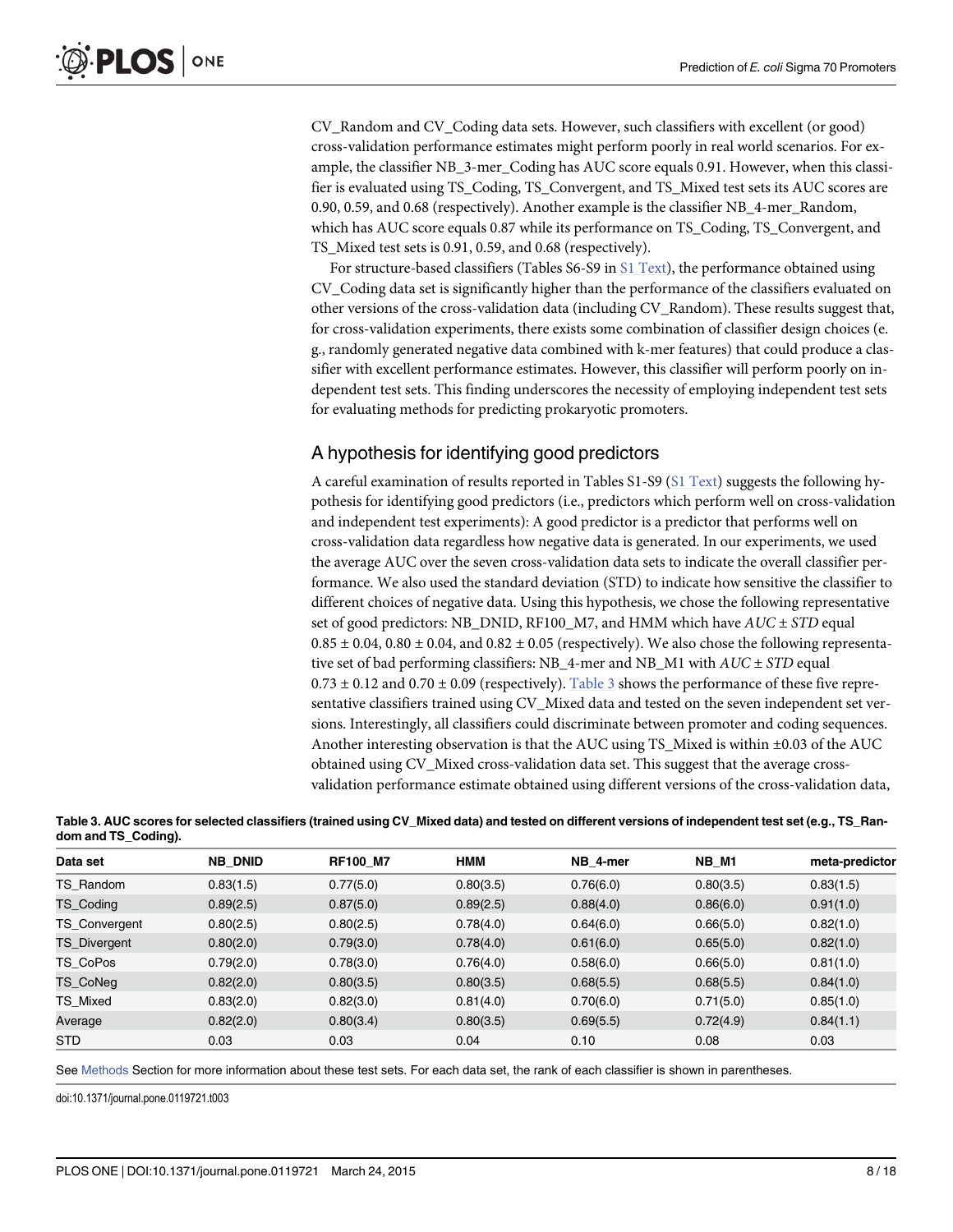<span id="page-8-0"></span>created using different techniques for generating non-promoter sequences, is a good estimate of performance estimates obtained on independent test sets.

#### Sequence-based versus structure-based predictors

Tables S1-S4 [\(S1 Text\)](#page-14-0) show that sequence-based classifiers evaluated using NID and DNID features representation outperform classifiers evaluated using k-mer features representation (in terms of higher AUC scores and lower standard deviations). The top two classifiers are SVMRBF DNID and NB DNID with  $AUC \pm STD$  equal 0.86  $\pm$  0.05, 0.85  $\pm$  0.04 (respectively).

Tables S6-S9 [\(S1 Text\)](#page-14-0) show that the top performing structure-based classifiers (with  $AUC = \sim 0.80$ ) are obtained using Random Forest algorithm and DNA bending stiffness (M4), duplex disruption free energy (M7), duplex stability free energy (M8), or base stacking energy (M12) features representation. Interestingly, the vast majority of structure-based classifiers seem to be less sensitive to the design choice of the non-promoter sequences.

Although the cross-validation experiments suggest a superior performance of sequencebased classifiers over structure-based ones, results on independent test sets (see Table 3) narrow the gap in performance between top performing sequence-based and structure-based classifiers. A meta-predictor combining NB\_DNID and RF100\_M7, using average of predicted probabilities, results in 0.02 improvement in AUC over NB\_DNID. Further improvements in performance could be achieved by: i) including more divergent base classifiers (e.g., HMM or classifiers using the same feature representation but different classification algorithms); ii) using more sophisticated approaches for combining base classifiers (e.g., using second stage meta-classifier). An alternative approach for integrating DNA sequence and structure-based features is to concatenate them and train a single classifier. For example, a novel DNA feature representation, pseudo dinucleotide composition, combines dinucleotide composition with six local DNA structure properties into a single feature vector has been proposed [[64](#page-17-0)]. Pseudo ktuple nucleotide composition combines k-tuple (k-mer) features with DNA structure features [\[65](#page-17-0)].

For identifying the statistically significant differences in the performance of selected classifiers, we applied Demšar's three-step procedure to the results obtained on the independent test data sets. Table 3 shows the AUC scores associated with the rank for each classifier on each data set and the average of them. At a significance of 0.05, the application of Friedman test suggests the existence of statistically significant differences between the selected methods. Hence, there is at least two classifiers such that the difference between their average ranks is statistically significant at 0.05 level of significance. The significantly different pair-wise comparisons, obtained using Nemenyi test, are summarized in Fig. 1.



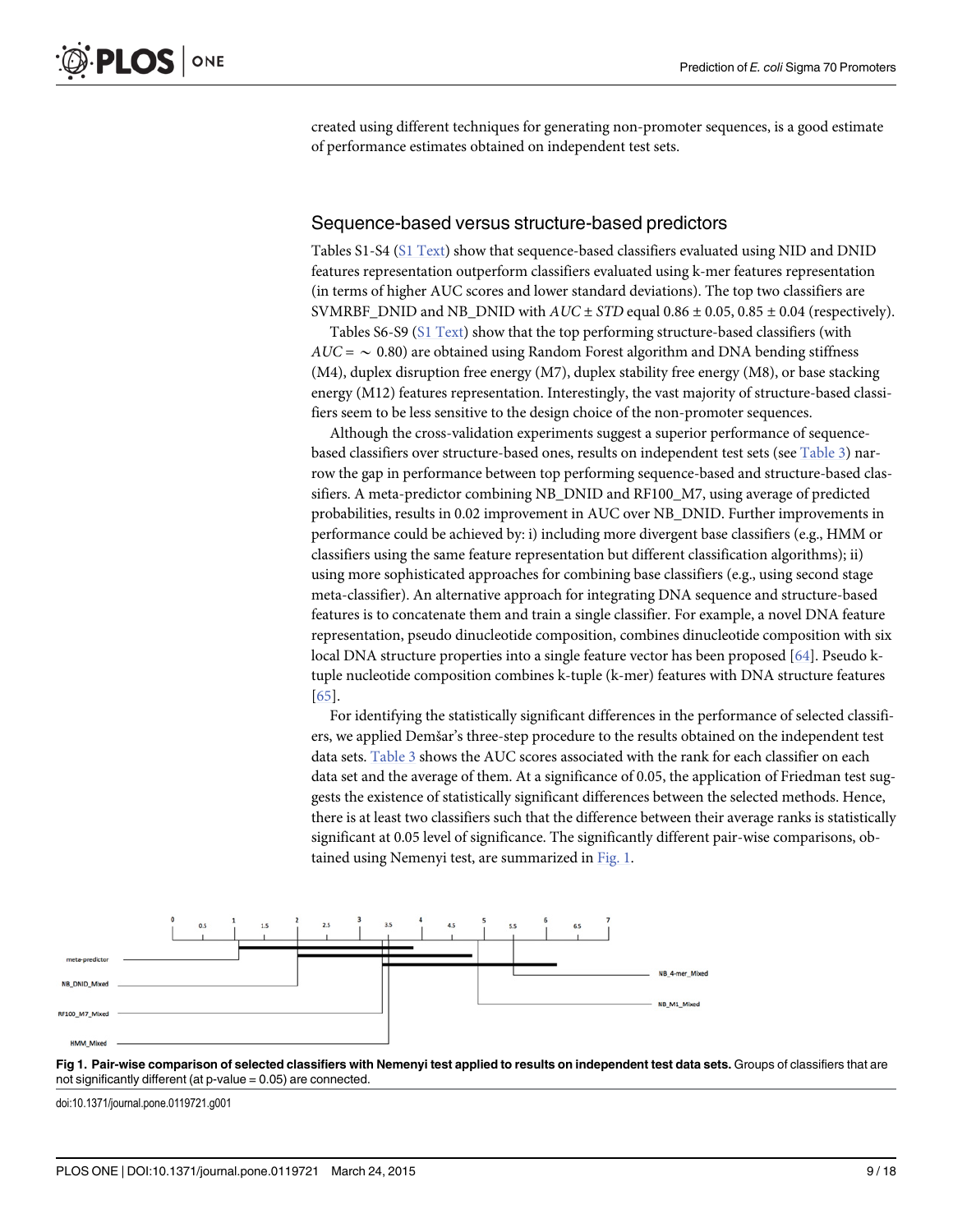### <span id="page-9-0"></span>Analysis of discriminative features

Table 4 summarizes the performance of NB, RF100, SVMLnr, and SVMRBF classification methods using 12 different structure-based representations of the cross-validation data set. We observed that Olson B-DNA twist (M3) representation leads to consistent  $(STD = 0.00)$  average poor performance ( $0.5 \le AUC \le 0.69$ ) while DNA bending stiffness (M4) representations leads to consistent (STD = 0.01) average fair performance (0.7  $\leq AUC \leq 0.79$ ). Therefore, for each of the four classification methods, M3 representation leads to a classifier with poor performance while M4 representation leads to a classifier with fair performance. To understand the differences between these two representations, we used the cross-validation data to plot the profiles for M3 and M4 (see [Fig. 2\)](#page-10-0). Briefly, cross-validation data (using M3 and M4 representation, respectively) were grouped into 8 groups: Promoter, Mixed, Coding, CoNeg, Convergent, CoPos, Divergent, and Random. For each group, we got a profile by averaging the values in each attribute feature. Fig.  $2$  shows the profiles for promoter and non-promoter sequences using M3 (top) and M4 (bottom) feature representations. Interestingly, using M4 feature representation, the profile of negative coding data can be easily discriminated from other profiles. Also, the profile of promoter data has distinguishable peak signal in the region 45–55 which allows for discriminating promoter profile from other non-promoter profiles. To validate this observation, we applied WEKA's InfoGainAttributeEval feature selection method to rank the attributes in CV\_Mixed data set using 10-fold cross-validation experiment. The top 10 ranked attributes are attributes corresponding to positions: 49, 48, 50, 51, 52, 47, 53, 54, 29, and 46. Interestingly, 9 out of top 10 ranked attributes lie in the region 45–55. On the other hand, the signal for discriminating the promoter profile from other profiles using M3 feature representation is not as strong as the one using the M4 feature representation.

#### Influence of negative data on performance estimates

To examine the influence of negative data on the estimated performance of predictors, we performed the following experiment. First, we decided to estimate the performance using blind

| <b>Features</b> | <b>NB</b>  | <b>RF100</b> | SVM(Lnr)   | SVM(RBF)   | Average    | <b>STD</b> |
|-----------------|------------|--------------|------------|------------|------------|------------|
| M1              | 0.70(9.0)  | 0.72(9.0)    | 0.67(11.0) | 0.68(10.0) | 0.69(9.8)  | 0.02       |
| M2              | 0.65(12.0) | 0.70(10.0)   | 0.61(12.0) | 0.61(12.0) | 0.64(11.5) | 0.04       |
| ΜЗ              | 0.68(10.5) | 0.68(11.5)   | 0.69(9.5)  | 0.68(10.0) | 0.68(10.4) | 0.00       |
| M4              | 0.78(1.5)  | 0.80(2.5)    | 0.78(1.5)  | 0.78(2.0)  | 0.79(1.9)  | 0.01       |
| M <sub>5</sub>  | 0.76(5.5)  | 0.78(7.0)    | 0.76(5.0)  | 0.76(6.0)  | 0.77(5.9)  | 0.01       |
| M6              | 0.78(1.5)  | 0.79(5.5)    | 0.77(3.0)  | 0.78(2.0)  | 0.78(3.0)  | 0.01       |
| M7              | 0.74(7.5)  | 0.80(2.5)    | 0.76(5.0)  | 0.77(4.5)  | 0.77(4.9)  | 0.03       |
| M8              | 0.77(3.5)  | 0.80(2.5)    | 0.78(1.5)  | 0.78(2.0)  | 0.78(2.4)  | 0.01       |
| M9              | 0.74(7.5)  | 0.79(5.5)    | 0.71(7.5)  | 0.72(7.5)  | 0.74(7.0)  | 0.04       |
| M10             | 0.76(5.5)  | 0.77(8.0)    | 0.71(7.5)  | 0.72(7.5)  | 0.74(7.1)  | 0.03       |
| M11             | 0.68(10.5) | 0.68(11.5)   | 0.69(9.5)  | 0.68(10.0) | 0.68(10.4) | 0.00       |
| M12             | 0.77(3.5)  | 0.80(2.5)    | 0.76(5.0)  | 0.77(4.5)  | 0.78(3.9)  | 0.02       |

Table 4. Summary of the performance of NB, RF100, SVMLnr, and SVMBRF classifiers on cross-validation data using twelve different structurebased feature representations.

A-philicity (M1) [[41](#page-16-0)]; Ohler B-DNA twist (M2) [[42\]](#page-16-0); Olson B-DNA twist (M3) [[43](#page-17-0)]; DNA bending stiffness (M4) [\[44\]](#page-17-0); DNA denaturation temperature (M5) [[45\]](#page-17-0); Z-DNA free energy (M6) [\[46\]](#page-17-0); duplex disruption free energy (M7) [\[47](#page-17-0)]; duplex stability free energy (M8) [\[48](#page-17-0)]; protein-induced deformability (M9) [[43\]](#page-17-0); propeller twist (M10) [[49\]](#page-17-0); protein-induced DNA twist (M11) [[43\]](#page-17-0); and base stacking energy (M12) [[50](#page-17-0)]. For each data set, the rank of each classifier is shown in parentheses.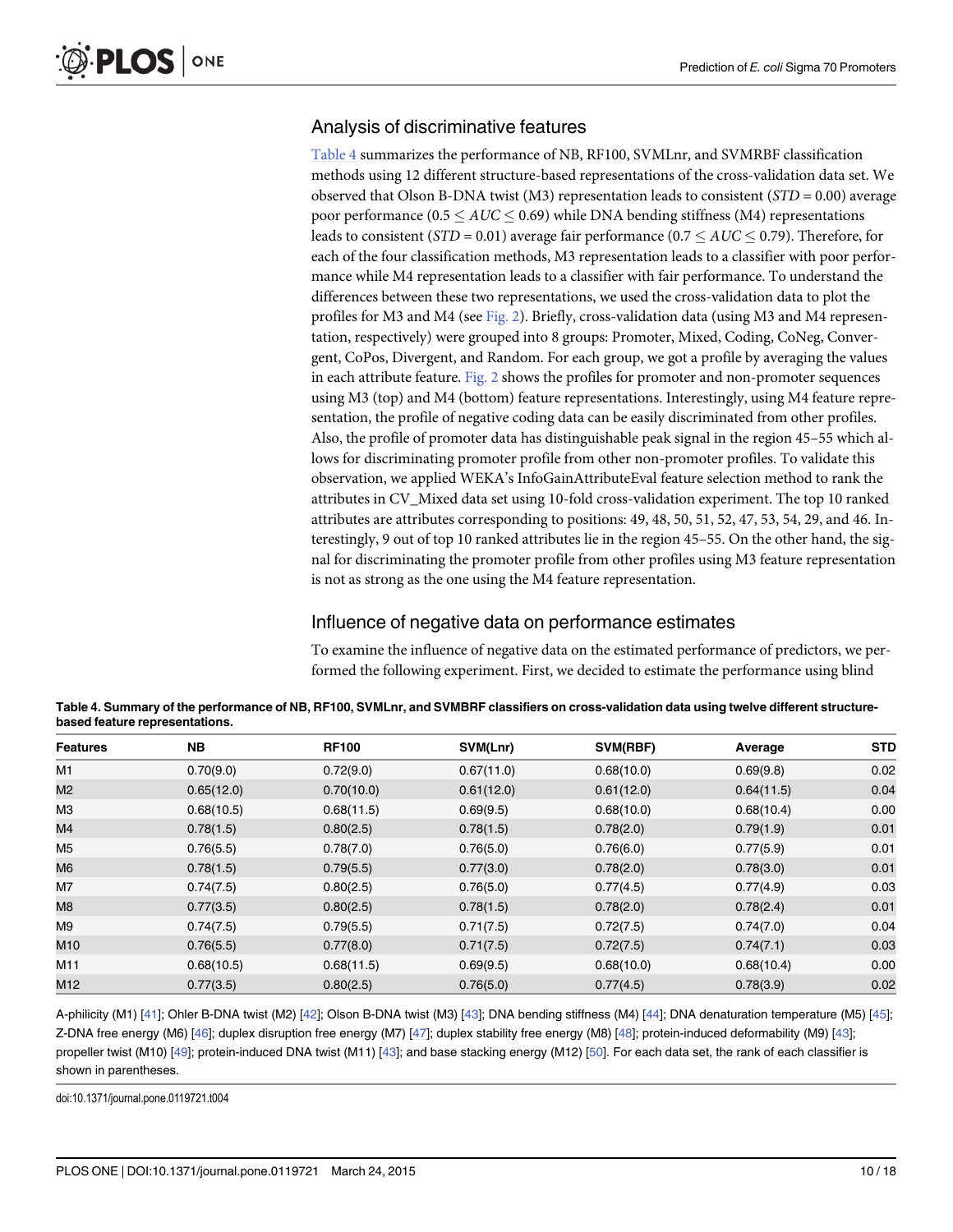<span id="page-10-0"></span>



**B-DNA Twisting Profiles** 

[Fig 2. B](#page-9-0)-DNA twisting profiles (top) and DNA bending stiffness profiles (bottom) generated from cross-validation data. doi:10.1371/journal.pone.0119721.g002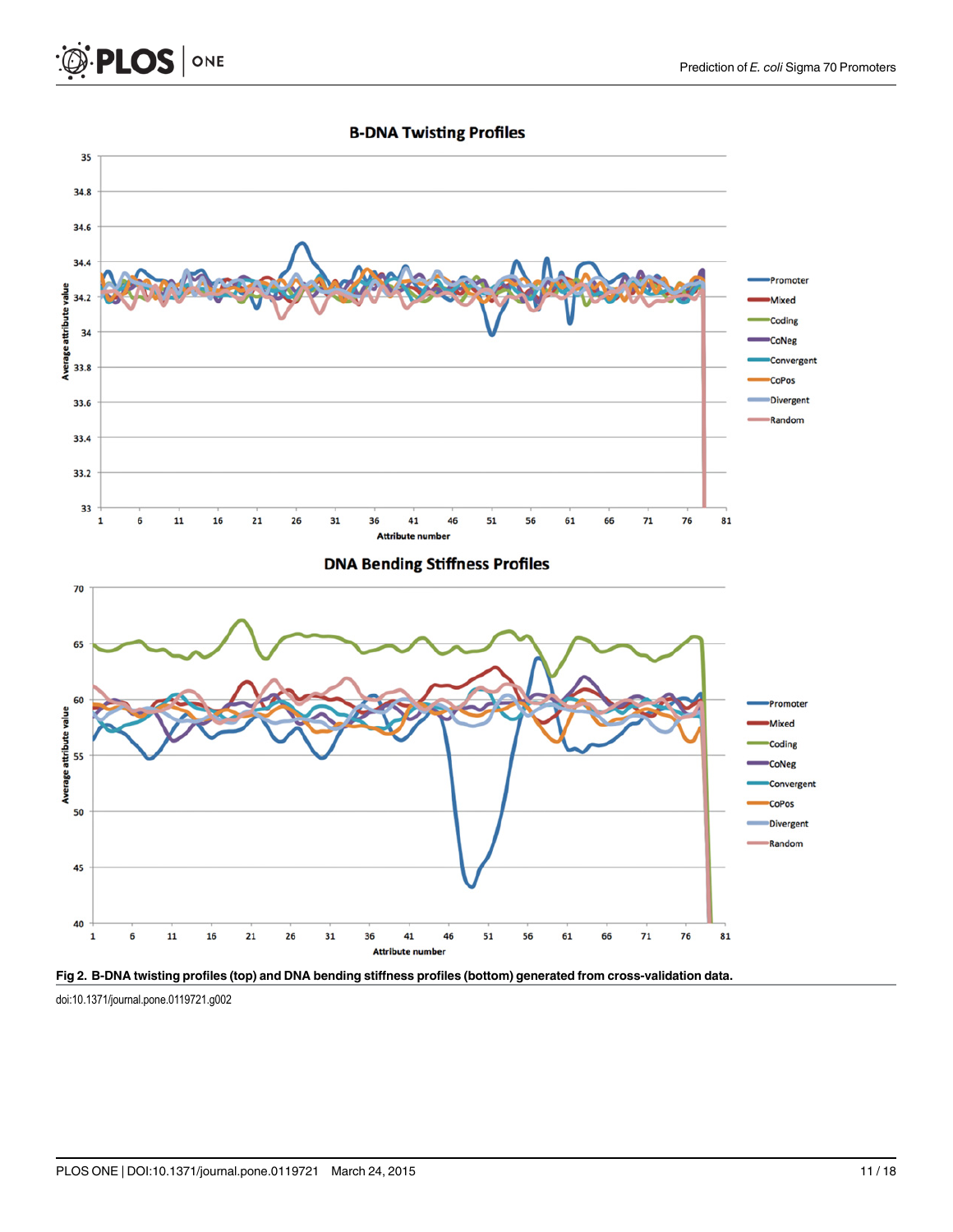

| <b>Training data</b> | TS Random | <b>TS Coding</b> | <b>TS Convergent</b> | <b>TS Divergent</b> | <b>TS CoPos</b> | <b>TS CoNeg</b> | <b>TS Mixed</b> |
|----------------------|-----------|------------------|----------------------|---------------------|-----------------|-----------------|-----------------|
| CV Random            | 0.87(2.0) | 0.90(1.0)        | 0.80(5.0)            | 0.79(6.5)           | 0.79(6.5)       | 0.83(4.0)       | 0.84(3.0)       |
| CV Coding            | 0.80(2.5) | 0.93(1.0)        | 0.74(6.5)            | 0.75(5.0)           | 0.74(6.5)       | 0.78(4.0)       | 0.80(2.5)       |
| <b>CV Convergent</b> | 0.82(4.5) | 0.84(1.0)        | 0.82(4.5)            | 0.80(6.5)           | 0.80(6.5)       | 0.83(2.5)       | 0.83(2.5)       |
| <b>CV Divergent</b>  | 0.80(4.5) | 0.86(1.0)        | 0.80(4.5)            | 0.79(6.0)           | 0.77(7.0)       | 0.82(2.0)       | 0.81(3.0)       |
| CV CoPos             | 0.80(5.0) | 0.84(1.0)        | 0.81(2.5)            | 0.80(5.0)           | 0.79(7.0)       | 0.80(5.0)       | 0.81(2.5)       |
| CV CoNeg             | 0.80(4.5) | 0.86(1.0)        | 0.80(4.5)            | 0.79(6.0)           | 0.76(7.0)       | 0.83(2.0)       | 0.82(3.0)       |
| CV Mixed             | 0.83(2.5) | 0.89(1.0)        | 0.80(5.5)            | 0.80(5.5)           | 0.79(7.0)       | 0.82(4.0)       | 0.83(2.5)       |
| Average              | 0.82(3.6) | 0.87(1.0)        | 0.80(4.7)            | 0.79(5.8)           | 0.78(6.8)       | 0.82(3.4)       | 0.82(2.7)       |
| <b>STD</b>           | 0.03      | 0.03             | 0.03                 | 0.02                | 0.02            | 0.02            | 0.01            |

Table 5. AUC scores for Naive Bayes classifier with DNID features (NB\_DNID) trained using seven versions of CV data and in each time tested on the seven versions of the independent test data.

Each row corresponds to a specified training set while each column corresponds to a specified test set.

doi:10.1371/journal.pone.0119721.t005

test set experiments in order to avoid over-optimistic performance estimates reported using cross-validation experiments. Second, based on our suggested hypothesis, we picked up two classification methods: NB\_DNID and NB\_4-mer to represent good and bad predictors (respectively). Third, we trained these two classifiers using the seven versions of training data sets and tested them on the seven versions of blind test data. Tables  $5$  and  $6$  report the performance of NB\_DNID and NB\_4-mer in this experiment, respectively.

Our first observation is that the coding regions should not be used to generate negative data for blind test sets. TS\_Coding test set shows an over-optimistic performance of both classifiers. However, such low-quality test data can discriminate between good and bad predictors since NB\_DNID seems to be less sensitive to the choice of training data (STD =  $\pm$ 0.03) while NB\_4mer seems to be more sensitive to the choice of training data version (STD =  $\pm$ 0.13).

For test sets with negative data generated from non-coding regions (e.g., TS\_CoNeg, TS\_Co-Pos, TS\_Convergent, TS\_Divergent), they are all successful in discriminating between good and bad predictors. Both NB\_DNID and NB\_4-mer have consistent good and poor performances (respectively) regardless which version of training data has been used for training the classifiers. TS\_CoPos test set seems to be the most challenging test set because both classifiers have their lowest performance when this test data is used (see TS\_CoPos columns in Tables 5 and 6).

|                                                  | Table 6. AUC scores for Naive Bayes classifier with 4-mer features (NB_4-mer) trained using seven versions of CV data and in each time tested on |
|--------------------------------------------------|--------------------------------------------------------------------------------------------------------------------------------------------------|
| the seven versions of the independent test data. |                                                                                                                                                  |

| Training data        | <b>TS Random</b> | <b>TS Coding</b> | <b>TS Convergent</b> | <b>TS Divergent</b> | <b>TS CoPos</b> | <b>TS CoNeg</b> | <b>TS Mixed</b> |
|----------------------|------------------|------------------|----------------------|---------------------|-----------------|-----------------|-----------------|
| CV Random            | 0.87(1.0)        | 0.82(2.0)        | 0.63(5.0)            | 0.60(6.0)           | 0.58(7.0)       | 0.65(4.0)       | 0.69(3.0)       |
| CV Coding            | 0.73(2.0)        | 0.91(1.0)        | 0.59(6.0)            | 0.60(5.0)           | 0.56(7.0)       | 0.63(4.0)       | 0.68(3.0)       |
| <b>CV</b> Convergent | 0.62(3.5)        | 0.56(6.5)        | 0.74(1.0)            | 0.56(6.5)           | 0.57(5.0)       | 0.64(2.0)       | 0.62(3.5)       |
| <b>CV Divergent</b>  | 0.64(4.5)        | 0.83(1.0)        | 0.61(6.0)            | 0.64(4.5)           | 0.55(7.0)       | 0.68(2.0)       | 0.66(3.0)       |
| CV CoPos             | 0.57(7.0)        | 0.65(2.0)        | 0.63(3.5)            | 0.59(6.0)           | 0.66(1.0)       | 0.61(5.0)       | 0.63(3.5)       |
| CV CoNeg             | 0.58(6.0)        | 0.74(1.0)        | 0.62(4.0)            | 0.60(5.0)           | 0.55(7.0)       | 0.71(2.0)       | 0.63(3.0)       |
| CV Mixed             | 0.76(2.0)        | 0.88(1.0)        | 0.64(5.0)            | 0.61(6.0)           | 0.58(7.0)       | 0.68(4.0)       | 0.70(3.0)       |
| Average              | 0.68(3.7)        | 0.77(2.1)        | 0.64(4.4)            | 0.60(5.6)           | 0.58(5.9)       | 0.66(3.3)       | 0.66(3.1)       |
| <b>STD</b>           | 0.11             | 0.13             | 0.05                 | 0.02                | 0.04            | 0.03            | 0.03            |

Each row corresponds to a specified training set while each column corresponds to a specified test set.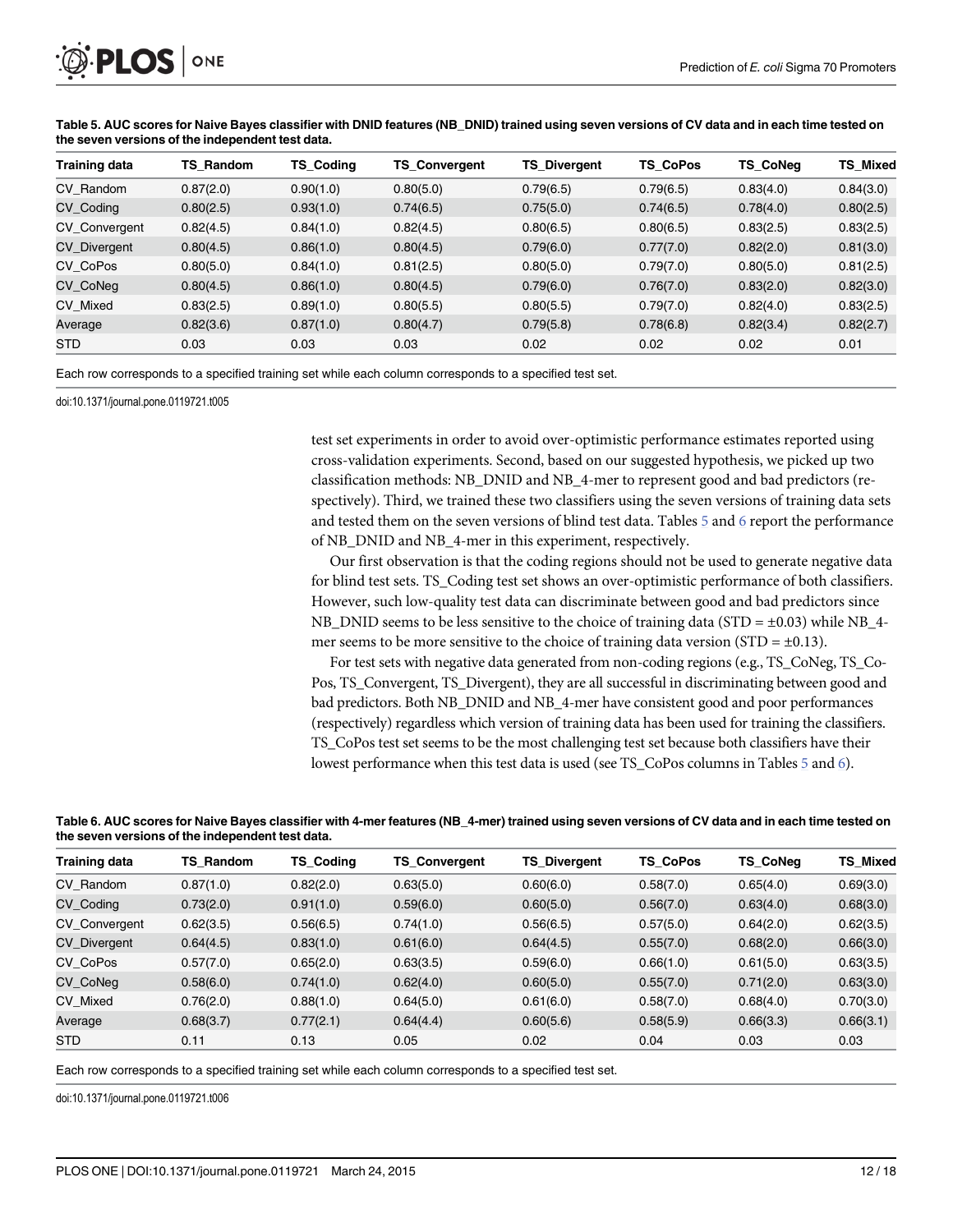<span id="page-12-0"></span>For the test set with randomly generated sequences, Tables 5 and 6 show that TS\_Random can always discriminate between good predictors (e.g., NB\_DNID) and poor predictors (e.g., NB\_4-mer) except when the two predictors are trained using CV\_Coding or TS\_Random. Therefore, results reported on blind test set where negative data are fragments of randomly generated DNA sequences should be handled with caution, especially when the negative training data was also generated using the same way.

Finally, for TS\_Mixed where negative data has been obtained by mixing six subsets of equal numbers of negative data generated using the six approaches for generating negative data explored in this study, we noted that: i) TS\_Mixed can successfully discriminate between good and bad predictors regardless which training data version is used for training the classifiers; ii) Performance of both classifiers is remarkably less sensitive to the type of training data (e.g., small STD value is reported for both classifiers).

In summary, any version of the training data sets (including the versions with randomly generated negative data and negative data extracted from coding regions) could produce a good classifier (e.g., a classifier with AUC score between 0.80 and 0.89 on the blind test set) when sequence data is represented using discriminative features (e.g., DNID features). On the other hand, test sets with negative data randomly generated or extracted from coding regions should be avoided.

#### Comparison with existing prokaryotic promoter prediction servers

Although our main goal is not to develop a predictor that outperforms the state-of-the-art methods for predicting prokaryotic promoters (in the sense that no attempts have been made to tune the parameters of any classifier considered in this study), it is of interest to figure out how the performance estimates of our identified good predictors compare with some existing methods for predicting  $\sigma^{70}$  promoter regions in E. coli. To address this question, we compared NB\_DNID\_Mixed, HMM\_Mixed, RF100\_M7\_Mixed, and meta-predictor classifiers trained using CV\_Mixed data set with IPMD [[15](#page-15-0)], BacPP [[17](#page-15-0)], and variable-window Z-curve (VWZ) [\[18](#page-15-0)] methods. None of these methods has a Web server. However, the source code and the data sets used to evaluate VWZ method [\[18\]](#page-15-0) can be downloaded at: [http://www.csssk.net/](http://www.csssk.net/publications) [publications.](http://www.csssk.net/publications) We adapted this code to return prediction scores instead of predicted binary labels and to train and test on two separate data sets instead of performing jackknife test on a provided data set. The modified code is provided in the Supporting Information section (S1 Code). For IPMD and BacPP methods, the TS\_Mixed test set has been submitted to the authors of the two methods who kindly agreed to apply their methods to our test data and returned predicted probabilities to us. The predictions returned by these three methods were compared with the predictions of our four classifiers (in terms of AUC) in [Fig. 3.](#page-13-0)

BacPP encodes nucleotides as 4-bit binary strings and uses artificial neural networks [\[66\]](#page-17-0) for training its predictors using promoter data extracted from RegulonDB 6.1 and non-promoter sequences extracted from intergenic (non-coding) regions. The lacking performance of BacPP might be due to the low quality of the data set (e.g., insufficient training data and no attempts to remove highly similar sequence have been tried).

IPMD combines increment of diversity and position weight matrices for predicting eukaryotic and prokaryotic promoters. For training and evaluating the IPMD  $\sigma^{70}$  promoter predictor, the authors used 1400 non-promoter sequences (700 coding and 700 convergent intergenic sequences). The observed IPMD performance ( $AUC = 0.84$ ) is competitive with NB\_DNID  $(AUC = 0.83)$  and meta-predictor  $(AUC = 0.85)$ .

VWZ method extracts Z-curve descriptors  $[67]$  $[67]$  of k-mer features (for  $k = 1, ..., 6$ ) and uses a partial least squares (PLS) classifier combined with an iterative feature selection procedure to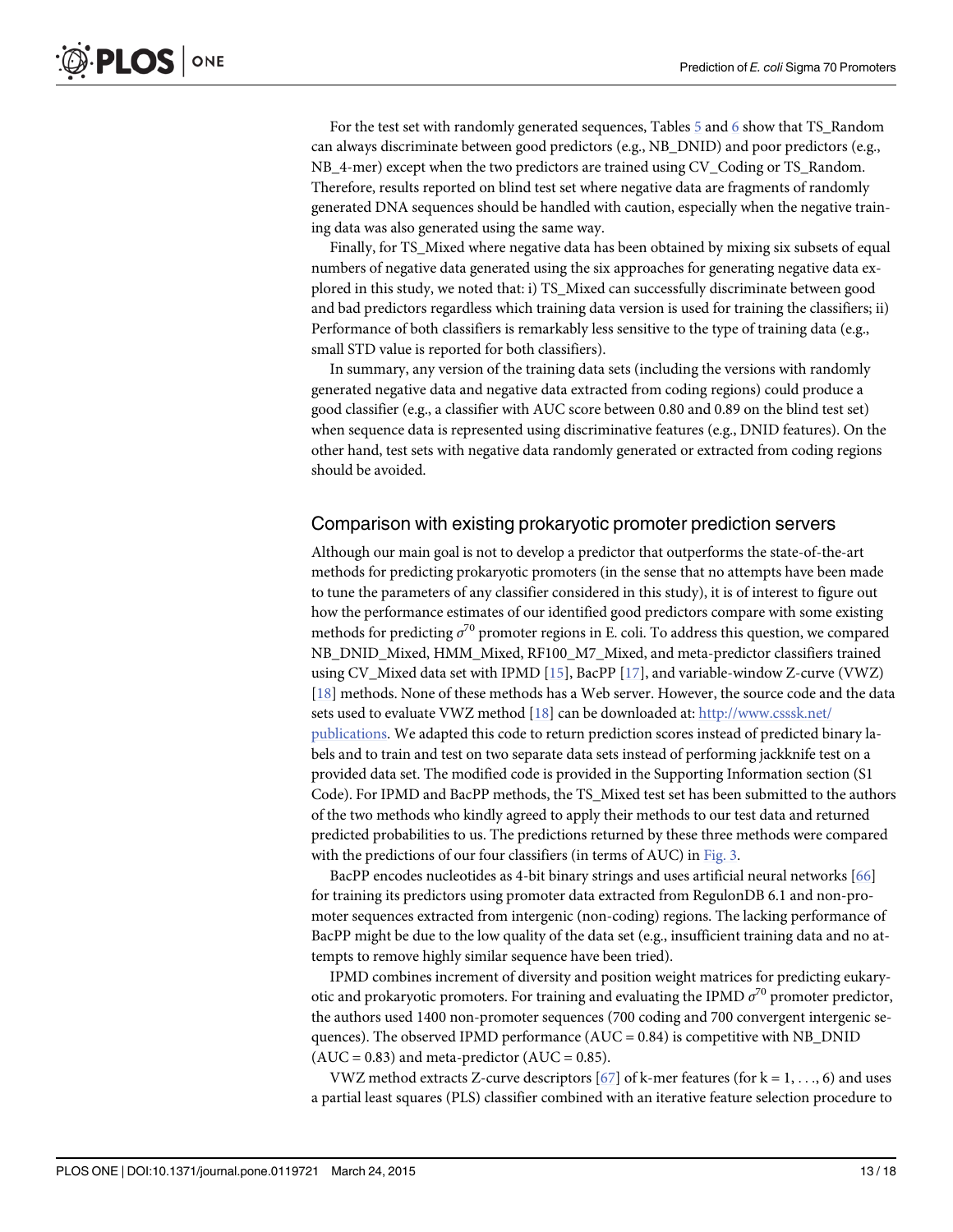<span id="page-13-0"></span>

[Fig 3. P](#page-12-0)erformance comparison of BacPP, IPMD, and two variable-window Z-curve models, VWZ1 and VWZ2, trained using Datatset-1 and Datatset-2 (respectively) with four selected classifiers (NB\_DNID, RF100\_M7, HMM, and meta-predictor) using TS\_Mixed independent test set.

**HMM** 

 $0.81$ 

**NB\_DNID** 

0.83

doi:10.1371/journal.pone.0119721.g003

**BacPP** 

0.74

**IPMD** 

0.84

VWZ1

 $0.57$ 

VWZ2

 $0.61$ 

 $0.10$ 

 $0.00$ 

 $AUC$ 

eliminate irrelevant and highly-correlated features. The method was evaluated on two data sets: Dataset-1 contains 576  $\sigma^{70}$  promoters (positive samples) and 836 coding fragments (negative samples) of E. coli; Dataset-2 contains the same 576  $\sigma^{70}$  promoters (positive samples) and 825 non-coding fragments (negative samples) of E. coli. Using jackknife tests, an excellent performance, accuracy  $\geq$  90% using top ranked 330 and 220 features for Dataset-1 and Dataset-2 (respectively) was reported  $[18]$ . Fig. 3 shows that the AUC scores for the two VWZ classifiers trained using Dataset-1 and Dataset-2 using optimal number of features and tested on TS\_Mixed data are 0.57 and 0.61 (respectively). The huge discrepancy between the cross-validation (jackknife test is an *n*-fold cross-validation test, where *n* is the number of instances) performance reported in [\[18\]](#page-15-0) and the independent test reported in this study might be in part justified by the low quality of the training data (i.e., no similarity reduction have been applied to Dataset-1 and Dataset-2). To test this hypothesis, we trained one more VWZ model using CV\_Mixed data set and top ranked 220 features. The AUC for such model on the TS\_Mixed test data is 0.70. This result emphasize the importance of independent test sets to confirm the performance estimates of cross-validation tests and to avoid misleading cross-validation results that might be observed due to the redundancy in the data or due to the possibility that some classifiers might overfit the data and produce a model with impressive cross-validation performance and a poor generalization performance on other independent data sets.

**RF100\_M7** 

0.82

meta-predictor

0.85

### **Conclusions**

The development of reliable prokaryotic promoter region prediction methods is highly desirable for improving the accuracy of microbial genomes annotation tools. A major limitation in developing reliable prokaryotic promoter region predictors is the lack of experimentally validated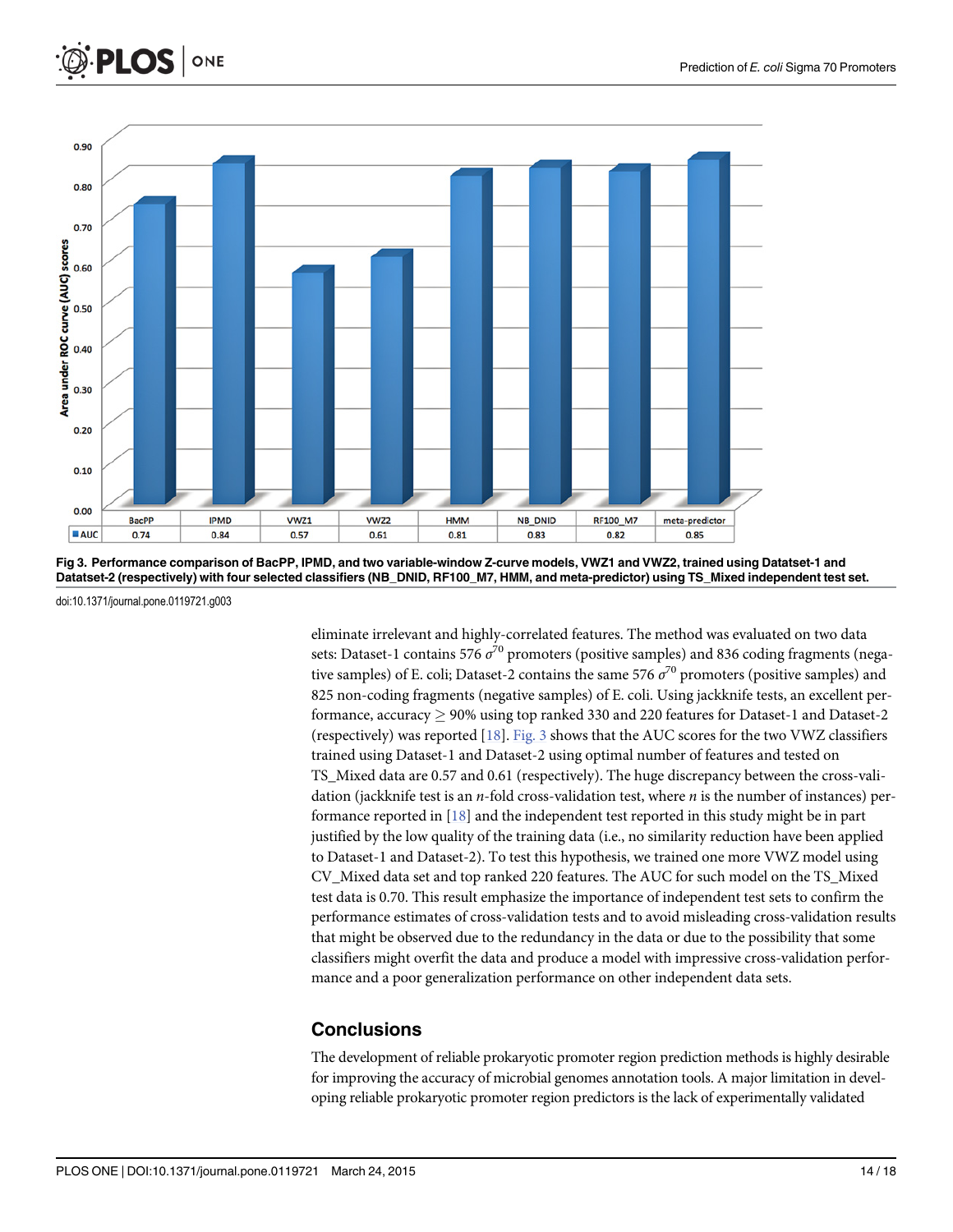<span id="page-14-0"></span>non-promoter data. We evaluated several strategies for generating non-promoter sequences and showed that a more accurate estimate of the classifier performance could be obtained using negative data consisting of equal size subsets of sequences generated using multiple strategies or by generating multiple versions of the cross-validation data (each with negative data generated with a different strategy) and use the average cross-validation performance over these data sets as the estimated cross-validation performance of the classifier. This approach would be very useful in cases where it is hard to obtain more experimental data to be used for independent test experiments. We also showed that a good predictor and/or good feature representation should allow for the discrimination between promoter sequences and all types of non-promoter sequences.

Cross-validation experiments are widely used for estimating the performance of classifiers developed for different bioinformatics classification tasks. In this work, we showed that for some combination of developers' design decisions (e.g., randomly generated non-promoter sequences with k-mer features), cross-validation estimates might be misleading regarding the performance of the classifier. For example, a Naive Bayes classifier using 4-mer features has  $AUC = 0.87$  on such cross-validation data, while its performance drops to  $AUC = 0.56$  when evaluated using a high-quality test set. To avoid such misleading conclusions, independent test sets (when possible) should be used to evaluate the performance of the proposed prediction methods.

Sequence-based approaches for developing prokaryotic promoter region predictors are highly competitive to structure-based approaches evaluated in this study. However, a slight improvement in performance is observed when combining predictors based on the two approaches. More improvement could be obtained using: i) more sophisticated approaches for combining classifiers  $[68]$  $[68]$  $[68]$ ; ii) building a single classifier using combined sequence and structure features and using feature selection algorithms to remove irrelevant or redundant features.

Finally, due to the lack of sufficient experimental data, we limited our experiments to E. coli  $\sigma^{\gamma}$  promoter region predictions. Our future work aims at extending this work to cover other  $\sigma$ factors and explore the influence of the four factors considered in this study on the development of related DNA sequence prediction methods. Given that obtaining negative data is a challenge for most bioinformatics classification tasks, we conjecture that our findings apply not only to the problem of predicting E. coli  $\sigma^{70}$  promoter regions but also to other bioinformatics sequence classification tasks.

#### Supporting Information

[S1 Dataset.](http://www.plosone.org/article/fetchSingleRepresentation.action?uri=info:doi/10.1371/journal.pone.0119721.s001) Data sets used in this study. (ZIP)

[S1 Text.](http://www.plosone.org/article/fetchSingleRepresentation.action?uri=info:doi/10.1371/journal.pone.0119721.s002) Detailed results on cross-validation and independent test sets. (XLSX)

[S1 Code.](http://www.plosone.org/article/fetchSingleRepresentation.action?uri=info:doi/10.1371/journal.pone.0119721.s003) Matlab code for evaluating variable-window Z-curve method. (ZIP)

#### Acknowledgments

The authors are grateful to Dr. Scheila de Avila e Silva of University of Caxias do Sul (Brazil) and Dr. H. Lin of University of Electronic Science and Technology (China) for kindly applying their methods to our independent test data and sharing predicted probabilities with us.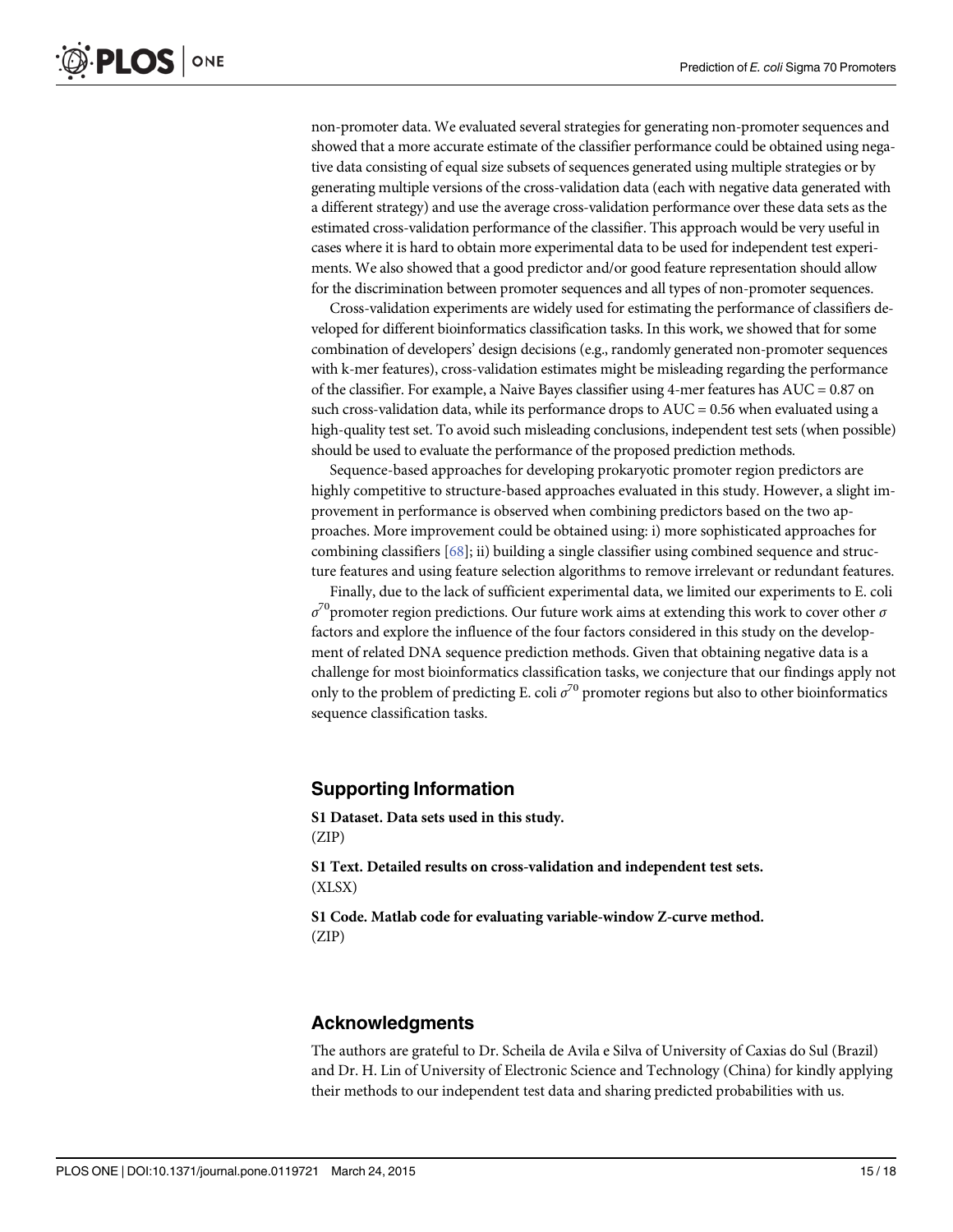#### <span id="page-15-0"></span>Author Contributions

Conceived and designed the experiments: YE. Performed the experiments: MMA YE. Analyzed the data: MMA MMM YE. Contributed reagents/materials/analysis tools: MMA YE. Wrote the paper: MMA YE.

#### References

- [1.](#page-1-0) Reznikoff WS, Siegele DA, Cowing DW, Gross CA (1985) The regulation of transcription initiation in bacteria. Annual review of genetics 19: 355–387. doi: [10.1146/annurev.ge.19.120185.002035](http://dx.doi.org/10.1146/annurev.ge.19.120185.002035) PMID: [3936407](http://www.ncbi.nlm.nih.gov/pubmed/3936407)
- [2.](#page-1-0) Paget M, Helmann JD (2003) The sigma70 family of sigma factors. Genome Biology 4: 203. doi: [10.](http://dx.doi.org/10.1186/gb-2003-4-1-203) [1186/gb-2003-4-1-203](http://dx.doi.org/10.1186/gb-2003-4-1-203) PMID: [12540296](http://www.ncbi.nlm.nih.gov/pubmed/12540296)
- [3.](#page-1-0) McClure WR (1985) Mechanism and control of transcription initiation in prokaryotes. Annual review of biochemistry 54: 171–204. doi: [10.1146/annurev.bi.54.070185.001131](http://dx.doi.org/10.1146/annurev.bi.54.070185.001131) PMID: [3896120](http://www.ncbi.nlm.nih.gov/pubmed/3896120)
- [4.](#page-1-0) Tjaden B, Saxena RM, Stolyar S, Haynor DR, Kolker E, et al. (2002) Transcriptome analysis of escherichia coli using high-density oligonucleotide probe arrays. Nucleic acids research 30: 3732–3738. doi: [10.1093/nar/gkf505](http://dx.doi.org/10.1093/nar/gkf505) PMID: [12202758](http://www.ncbi.nlm.nih.gov/pubmed/12202758)
- 5. Sharma CM, Hoffmann S, Darfeuille F, Reignier J, Findeiß S, et al. (2010) The primary transcriptome of the major human pathogen helicobacter pylori. Nature 464: 250–255. doi: [10.1038/nature08756](http://dx.doi.org/10.1038/nature08756) PMID: [20164839](http://www.ncbi.nlm.nih.gov/pubmed/20164839)
- [6.](#page-1-0) Wang C, Lee J, Deng Y, Tao F, Zhang L (2012) ARF-TSS: an alternative method for identification of transcription start site in bacteria. BioTechniques 2012: 1. doi: [10.1016/j.jbiotec.2011.06.034](http://dx.doi.org/10.1016/j.jbiotec.2011.06.034)
- [7.](#page-1-0) Gordon J, Towsey M (2005) SVM based prediction of bacterial transcription start sites. In: Proceedings of the 6th international conference on Intelligent Data Engineering and Automated Learning. Springer-Verlag, pp. 448–453.
- [8.](#page-1-0) Gordon JJ, Towsey MW, Hogan JM, Mathews SA, Timms P (2006) Improved prediction of bacterial transcription start sites. Bioinformatics 22: 142–148. doi: [10.1093/bioinformatics/bti771](http://dx.doi.org/10.1093/bioinformatics/bti771) PMID: [16287942](http://www.ncbi.nlm.nih.gov/pubmed/16287942)
- 9. Huerta AM, Collado-Vides J (2003) Sigma70 promoters in escherichia coli: Specific transcription in dense regions of overlapping promoter-like signals. Journal of molecular biology 333: 261–278. doi: [10.1016/j.jmb.2003.07.017](http://dx.doi.org/10.1016/j.jmb.2003.07.017) PMID: [14529615](http://www.ncbi.nlm.nih.gov/pubmed/14529615)
- [10.](#page-2-0) Maetschke S, Towsey M, Hogan J (2006) Bacterial promoter modeling and prediction for E. coli and B. subtilis with beagle. In: Proceedings of the 2006 workshop on Intelligent systems for bioinformatics. Australian Computer Society, Inc., volume 73, pp. 9–13.
- [11.](#page-1-0) Wang H, Benham CJ (2006) Promoter prediction and annotation of microbial genomes based on DNA sequence and structural responses to superhelical stress. BMC bioinformatics 7: 248. doi: [10.1186/](http://dx.doi.org/10.1186/1471-2105-7-248) [1471-2105-7-248](http://dx.doi.org/10.1186/1471-2105-7-248) PMID: [16677393](http://www.ncbi.nlm.nih.gov/pubmed/16677393)
- [12.](#page-1-0) Towsey MW, Gordon JJ, Hogan JM (2006) The prediction of bacterial transcription start sites using svms. International Journal of Neural Systems 16: 363–370. doi: [10.1142/S0129065706000767](http://dx.doi.org/10.1142/S0129065706000767) PMID: [17117497](http://www.ncbi.nlm.nih.gov/pubmed/17117497)
- [13.](#page-2-0) Towsey M, Hogan J, Mathews S, Timms P (2007) The in silico prediction of promoters in bacterial genomes. In: International Conference on Genome Informatics. volume 19, pp. 178–189.
- [14.](#page-1-0) Du Y, Wu T (2008) A novel method of prokaryotic promoter regions prediction with feature selection: quadratic discriminant analysis approach. In: 7th Asian-Pacific Conference on Medical and Biological Engineering. Springer, pp. 608–614.
- [15.](#page-1-0) Lin H, Li QZ (2011) Eukaryotic and prokaryotic promoter prediction using hybrid approach. Theory in Biosciences 130: 91–100. doi: [10.1007/s12064-010-0114-8](http://dx.doi.org/10.1007/s12064-010-0114-8) PMID: [21046474](http://www.ncbi.nlm.nih.gov/pubmed/21046474)
- [16.](#page-1-0) Silva SdA, Gerhardt GJ, Echeverrigaray S (2011) Rules extraction from neural networks applied to the prediction and recognition of prokaryotic promoters. Genetics and molecular biology 34: 353–360. doi: [10.1590/S1415-47572011000200031](http://dx.doi.org/10.1590/S1415-47572011000200031)
- [17.](#page-1-0) de Avila e Silva S, Echeverrigaray S, Gerhardt GJ (2011) BacPP: Bacterial promoter prediction?a tool for accurate sigma-factor specific assignment in enterobacteria. Journal of theoretical biology 287: 92– 99. doi: [10.1016/j.jtbi.2011.07.017](http://dx.doi.org/10.1016/j.jtbi.2011.07.017) PMID: [21827769](http://www.ncbi.nlm.nih.gov/pubmed/21827769)
- [18.](#page-1-0) Song K (2012) Recognition of prokaryotic promoters based on a novel variable-window z-curve meth-od. Nucleic acids research 40: 963-971. doi: [10.1093/nar/gkr795](http://dx.doi.org/10.1093/nar/gkr795) PMID: [21954440](http://www.ncbi.nlm.nih.gov/pubmed/21954440)
- [19.](#page-2-0) Bockhorst J, Qiu Y, Glasner J, Liu M, Blattner F, et al. (2003) Predicting bacterial transcription units using sequence and expression data. Bioinformatics 19: i34–i43. doi: [10.1093/bioinformatics/btg1003](http://dx.doi.org/10.1093/bioinformatics/btg1003) PMID: [12855435](http://www.ncbi.nlm.nih.gov/pubmed/12855435)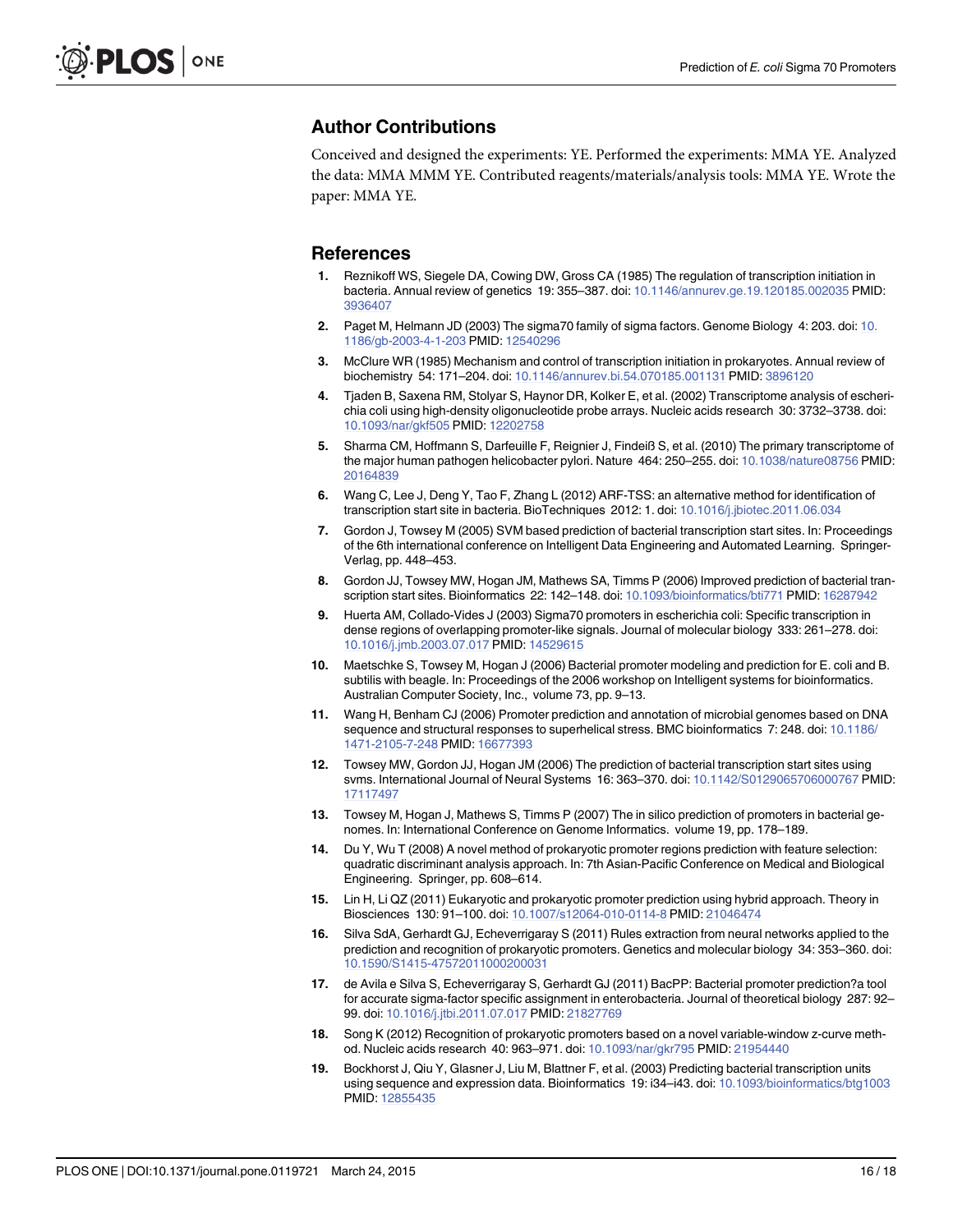- <span id="page-16-0"></span>[20.](#page-1-0) Burden S, Lin YX, Zhang R (2005) Improving promoter prediction improving promoter prediction for the NNPP2.2 algorithm: a case study using escherichia coli DNA sequences. Bioinformatics 21: 601–607. doi: [10.1093/bioinformatics/bti047](http://dx.doi.org/10.1093/bioinformatics/bti047) PMID: [15454410](http://www.ncbi.nlm.nih.gov/pubmed/15454410)
- 21. Rangannan V, Bansal M (2007) Identification and annotation of promoter regions in microbial genome sequences on the basis of DNA stability. Journal of biosciences 32: 851–862. doi: [10.1007/s12038-](http://dx.doi.org/10.1007/s12038-007-0085-1) [007-0085-1](http://dx.doi.org/10.1007/s12038-007-0085-1) PMID: [17914227](http://www.ncbi.nlm.nih.gov/pubmed/17914227)
- 22. Zhou X, Li Z, Dai Z, Zou X (2013) Predicting promoters by pseudo-trinucleotide compositions based on discrete wavelets transform. Journal of theoretical biology 319: 1-7. doi: [10.1016/j.jtbi.2012.11.024](http://dx.doi.org/10.1016/j.jtbi.2012.11.024) PMID: [23211833](http://www.ncbi.nlm.nih.gov/pubmed/23211833)
- [23.](#page-2-0) Kanhere A, Bansal M (2005) A novel method for prokaryotic promoter prediction based on DNA stability. BMC bioinformatics 6: 1–10. doi: [10.1186/1471-2105-6-1](http://dx.doi.org/10.1186/1471-2105-6-1) PMID: [15631638](http://www.ncbi.nlm.nih.gov/pubmed/15631638)
- [24.](#page-1-0) Vanet A, Marsan L, Sagot MF (1999) Promoter sequences and algorithmical methods for identifying them. Research in Microbiology 150: 779–799. doi: [10.1016/S0923-2508\(99\)00115-1](http://dx.doi.org/10.1016/S0923-2508(99)00115-1) PMID: [10673015](http://www.ncbi.nlm.nih.gov/pubmed/10673015)
- [25.](#page-1-0) Gordon L, Chervonenkis AY, Gammerman AJ, Shahmuradov IA, Solovyev VV (2003) Sequence align-ment kernel for recognition of promoter regions. Bioinformatics 19: 1964–1971. doi: [10.1093/](http://dx.doi.org/10.1093/bioinformatics/btg265) [bioinformatics/btg265](http://dx.doi.org/10.1093/bioinformatics/btg265) PMID: [14555630](http://www.ncbi.nlm.nih.gov/pubmed/14555630)
- [26.](#page-1-0) Polat K, Güneş S (2007) A novel approach to estimation of E. coli promoter gene sequences: Combining feature selection and least square support vector machine (FS\_LSSVM). Applied mathematics and computation 190: 1574–1582.
- [27.](#page-1-0) Mahadevan I, Ghosh I (1994) Analysis of E. coli promoter structures using neural networks. Nucleic Acids Research 22: 2158–2165.
- [28.](#page-1-0) Rani TS, Bhavani SD, Bapi RS (2007) Analysis of E. coli promoter recognition problem in dinucleotide feature space. Bioinformatics 23: 582–588. doi: [10.1093/bioinformatics/btl670](http://dx.doi.org/10.1093/bioinformatics/btl670) PMID: [17237059](http://www.ncbi.nlm.nih.gov/pubmed/17237059)
- [29.](#page-1-0) Demeler B, Zhou G (1991) Neural network optimization for E. coli promoter prediction. Nucleic acids research 19: 1593–1599. doi: [10.1093/nar/19.7.1593](http://dx.doi.org/10.1093/nar/19.7.1593) PMID: [2027766](http://www.ncbi.nlm.nih.gov/pubmed/2027766)
- [30.](#page-1-0) Pedersen AG, Baldi P, Brunak S, Chauvin Y (1996) Characterization of prokaryotic and eukaryotic promoters using hidden markov models. In: Ismb. Citeseer, volume 4, pp. 182–191.
- [31.](#page-1-0) Mann S, Li J, Chen YPP (2007) A pHMM-ANN based discriminative approach to promoter identification in prokaryote genomic contexts. Nucleic acids research 35: e12-e12. doi: [10.1093/nar/gkl1024](http://dx.doi.org/10.1093/nar/gkl1024) PMID: [17170007](http://www.ncbi.nlm.nih.gov/pubmed/17170007)
- [32.](#page-1-0) Rani TS, Bapi RS (2009) Analysis of n-gram based promoter recognition methods and application to whole genome promoter prediction. In silico biology 9: S1–S16. PMID: [19537162](http://www.ncbi.nlm.nih.gov/pubmed/19537162)
- [33.](#page-2-0) Li QZ, Lin H (2006) The recognition and prediction of  $\sigma^{70}$  promoters in escherichia coli k-12. Journal of theoretical biology 242: 135–141. doi: [10.1016/j.jtbi.2006.02.007](http://dx.doi.org/10.1016/j.jtbi.2006.02.007) PMID: [16603195](http://www.ncbi.nlm.nih.gov/pubmed/16603195)
- [34.](#page-2-0) Gama-Castro S, Salgado H, Peralta-Gil M, Santos-Zavaleta A, Muñiz-Rascado L, et al. (2011) RegulonDB version 7.0: transcriptional regulation of escherichia coli k-12 integrated within genetic sensory response units (gensor units). Nucleic acids research 39: D98–D105. doi: [10.1093/nar/gkq1110](http://dx.doi.org/10.1093/nar/gkq1110) PMID: [21051347](http://www.ncbi.nlm.nih.gov/pubmed/21051347)
- [35.](#page-2-0) Salgado H, Peralta-Gil M, Gama-Castro S, Santos-Zavaleta A, Muñiz-Rascado L, et al. (2013) RegulonDB v8. 0: omics data sets, evolutionary conservation, regulatory phrases, cross-validated gold standards and more. Nucleic acids research 41: D203–D213. doi: [10.1093/nar/gks1201](http://dx.doi.org/10.1093/nar/gks1201) PMID: [23203884](http://www.ncbi.nlm.nih.gov/pubmed/23203884)
- [36.](#page-2-0) Benson DA, Clark K, Karsch-Mizrachi I, Lipman DJ, Ostell J, et al. (2013) Genbank. Nucleic Acids Research 1: 1–6. doi: [10.1093/nar/gkt559](http://dx.doi.org/10.1093/nar/gkt559)
- [37.](#page-2-0) Zhou J, Rudd KE (2013) Ecogene 3.0. Nucleic acids research 41: D613–D624. doi: [10.1093/nar/](http://dx.doi.org/10.1093/nar/gks1235) [gks1235](http://dx.doi.org/10.1093/nar/gks1235) PMID: [23197660](http://www.ncbi.nlm.nih.gov/pubmed/23197660)
- [38.](#page-3-0) Sonnenburg S, Schweikert G, Philips P, Behr J, Rätsch G (2007) Accurate splice site prediction using support vector machines. BMC bioinformatics 8: S7. doi: [10.1186/1471-2105-8-S10-S7](http://dx.doi.org/10.1186/1471-2105-8-S10-S7) PMID: [18269701](http://www.ncbi.nlm.nih.gov/pubmed/18269701)
- 39. Chen W, Feng PM, Lin H, Chou KC (2014) iSS-PseDNC: Identifying splicing sites using pseudo dinucleotide composition. BioMed Research International 2014: 623149. doi: [10.1155/2014/623149](http://dx.doi.org/10.1155/2014/623149) PMID: [24967386](http://www.ncbi.nlm.nih.gov/pubmed/24967386)
- [40.](#page-3-0) Fletez-Brant C, Lee D, McCallion AS, Beer MA (2013) kmer-SVM: a web server for identifying predictive regulatory sequence features in genomic data sets. Nucleic acids research 41: W544–W556. doi: [10.](http://dx.doi.org/10.1093/nar/gkt519) [1093/nar/gkt519](http://dx.doi.org/10.1093/nar/gkt519) PMID: [23771147](http://www.ncbi.nlm.nih.gov/pubmed/23771147)
- [41.](#page-4-0) Ivanov VI, Minchenkova LE, Chernov BK, McPhie P, Ryu S, et al. (1995) CRP-DNA complexes: Inducing the a-likeform in the binding sites with an extended central spacer. Journal of molecular biology 245: 228–240. doi: [10.1006/jmbi.1994.0019](http://dx.doi.org/10.1006/jmbi.1994.0019) PMID: [7844815](http://www.ncbi.nlm.nih.gov/pubmed/7844815)
- [42.](#page-4-0) Ohler U, Niemann H, Liao Gc, Rubin GM (2001) Joint modeling of DNA sequence and physical properties to improve eukaryotic promoter recognition. Bioinformatics 17: S199–S206. doi: [10.1093/](http://dx.doi.org/10.1093/bioinformatics/17.suppl_1.S199) [bioinformatics/17.suppl\\_1.S199](http://dx.doi.org/10.1093/bioinformatics/17.suppl_1.S199) PMID: [11473010](http://www.ncbi.nlm.nih.gov/pubmed/11473010)